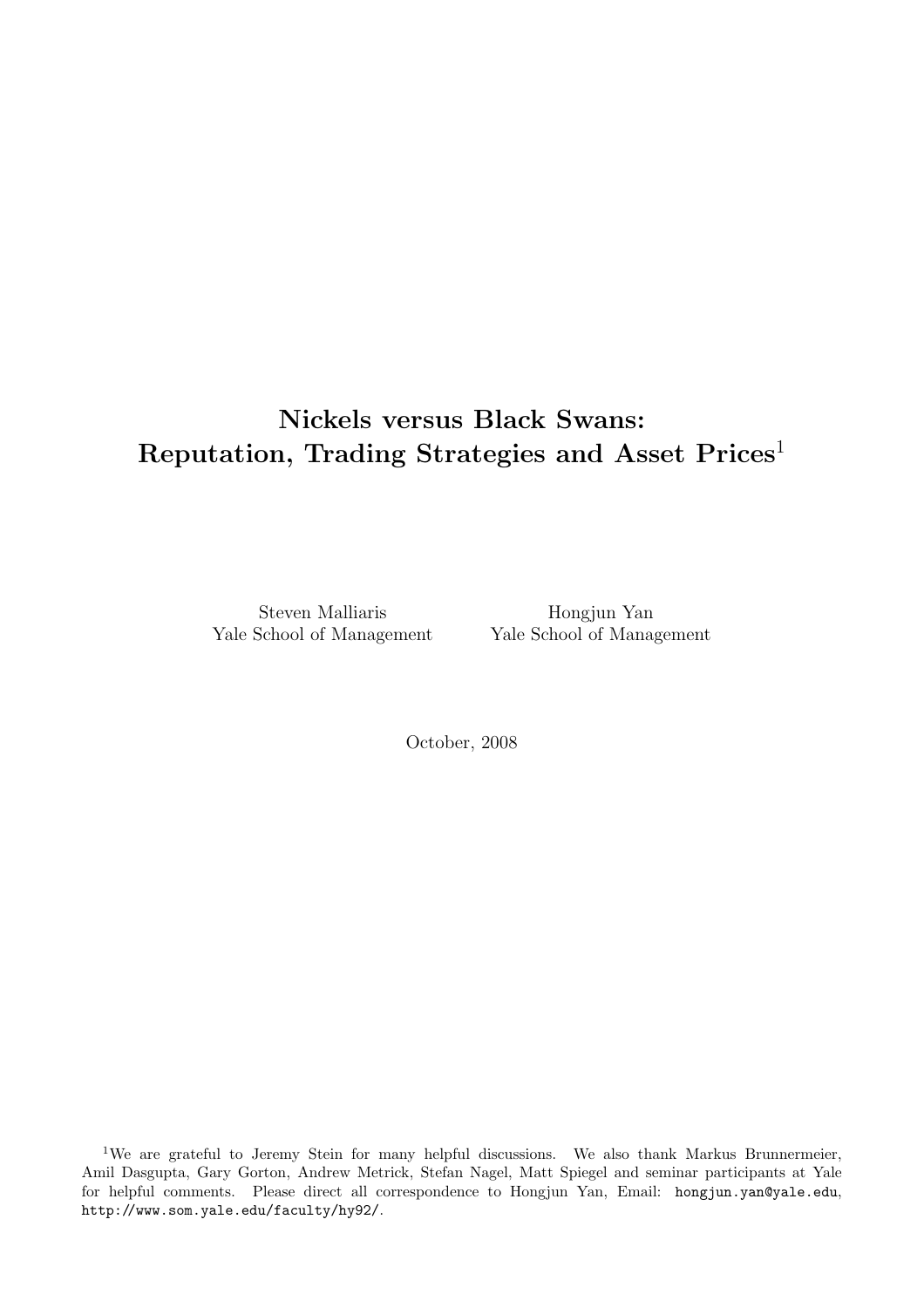# Nickels versus Black Swans: Reputation, Trading Strategies and Asset Prices

## Abstract

This paper analyzes a model of fund managers' reputation concerns. It explains why "Nickel strategies" (strategies that earn small positive returns most of the time but occasionally lead to dramatic losses) are more popular among managers than the opposite "Black Swan strategies," (strategies that generate small losses most of the time but occasionally lead to large profits). A novel insight from the model is the fragile nature of the equilibrium with reputation concerns: The interaction between managers' reputation concern and investors' perception of managers' strategy choices may lead to multiple self-fulfilling equilibria. When the economy is in one equilibrium, managers have no incentive to change their strategies unless investors change their perceptions, and vice versa. This coordination problem implies slow-moving capital and may leave profitable opportunities unexploited for an extended period of time. Once the coordination problem is broken, however, the economy switches to the other equilibrium, leading to drastic capital relocation and price movements in the absence of news on fundamentals. This model sheds light on a number of stylized facts documented in the literature and also provides some new testable implications.

JEL Classification Numbers: G11, G23.

Keywords: Reputation, Multiple equilibria, Asset pricing.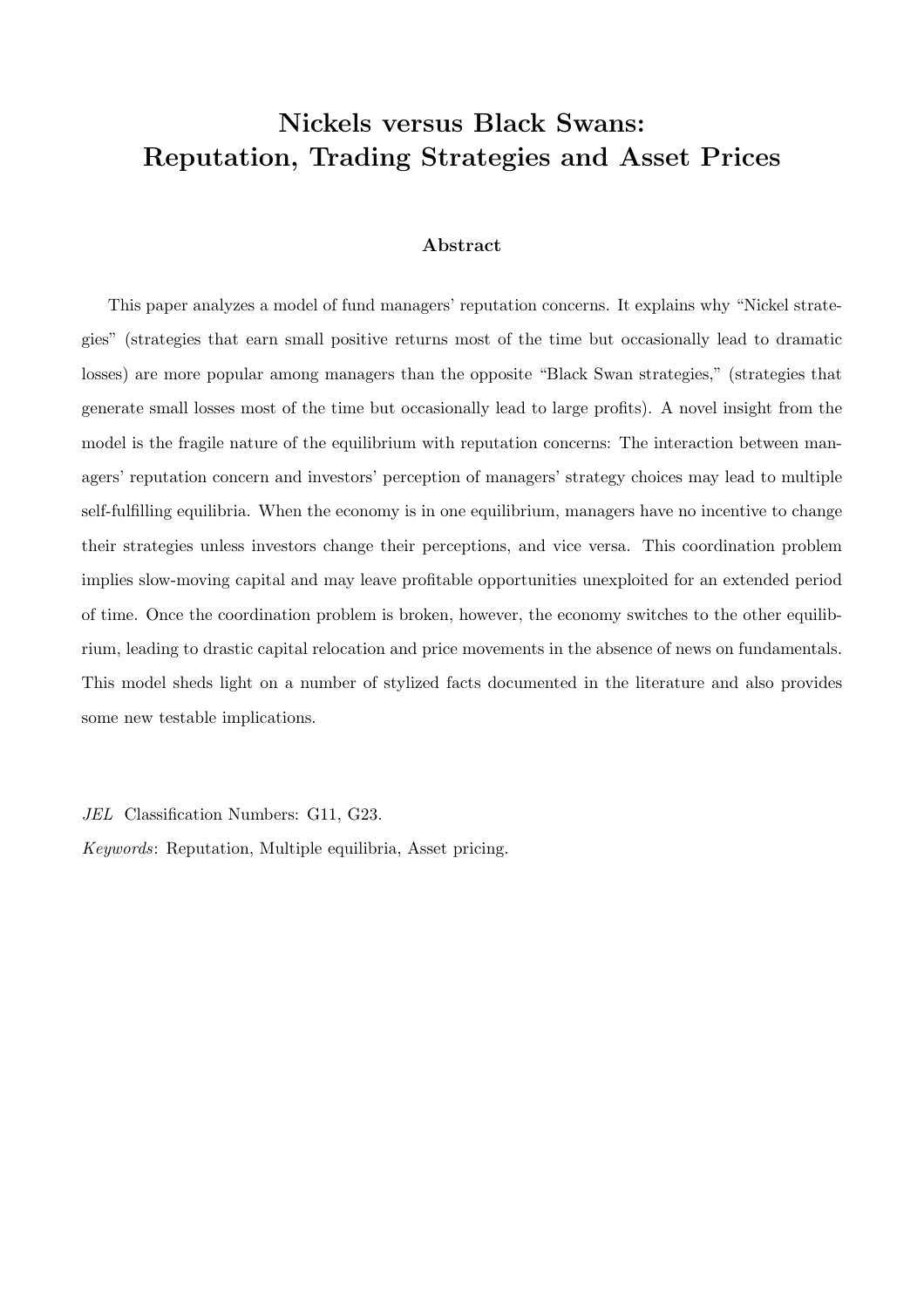# 1 Introduction

Many popular hedge fund strategies have been compared to "picking up nickels in front of a steamroller" because they appear to earn small positive returns most of the time but occasionally lead to dramatic losses. For expositional convenience, we refer to them as *Nickel strategies*. One example is the currency carry trade, where speculators borrow currencies with low interest rates to purchase currencies with high interest rates. As two recent articles in *Economist* noted, "this produces a positive return most months, but the risk is that the high-rate currency will devalue, resulting in a heavy loss."<sup>1</sup> This carry trade strategy has been so popular that "no comment on the financial markets these days is complete without mention of the 'carry trade'." However, the opposite strategy of betting against the carry "looks a far less attractive business proposition. Such a strategy would lose money most months, only to make big gains when devaluation...occurred. That kind of return would look very 'risky'..." Despite being much less popular, this strategy is not without its supporters. Nassim Taleb, a former fund manager and popular book writer, argues in a recent book that people tend to underestimate the probability of rare events (e.g., finding a black swan) and so strategies betting on their occurrence are attractive.<sup>2</sup> We refer to those strategies as Swan strategies.

Why are Nickel strategies more popular than Swan strategies? What kind of managers might be interested in Swan strategies? How does the popularity of strategies evolve? What are the consequences of these choices made by fund managers? We try to address these questions in a model of managers' reputation concerns.

The main idea is that when a manager's ability is unobservable, he may be fired if his reputation falls below a certain level, and this concern naturally influences his strategy choice. We capture this idea in a simple one-period model of reputation concern: An investor does not have access to investment opportunities but can delegate his capital to a manager, who can choose to invest in a Nickel strategy or a Swan strategy. After the investment return is realized, the investor updates his belief about the manager's ability based on the performance. We assume the investor is sophisticated enough to find out which strategy was implemented and rationally update his belief. The manager is rewarded based on his performance according to an exogenous compensation contract. The key ingredients of our model are that the manager will be fired once his reputation (i.e., perceived ability) falls below a certain

<sup>&</sup>lt;sup>1</sup>Instant Returns, October 7 2006; Carry on Speculating, February 22nd 2007. More formally, Brunnermeier, Nagel and Pedersen (2008) document that the return distributions for carry trade strategies are negatively skewed, Plantin and Shin (2008) provide a model in which the equilibrium exchange rate dynamics lead to a negatively skewed return distribution for carry trades.

 $2$ <sup>2</sup>The Black Swan: The Impact of the Highly Improbable, Random House, 2007.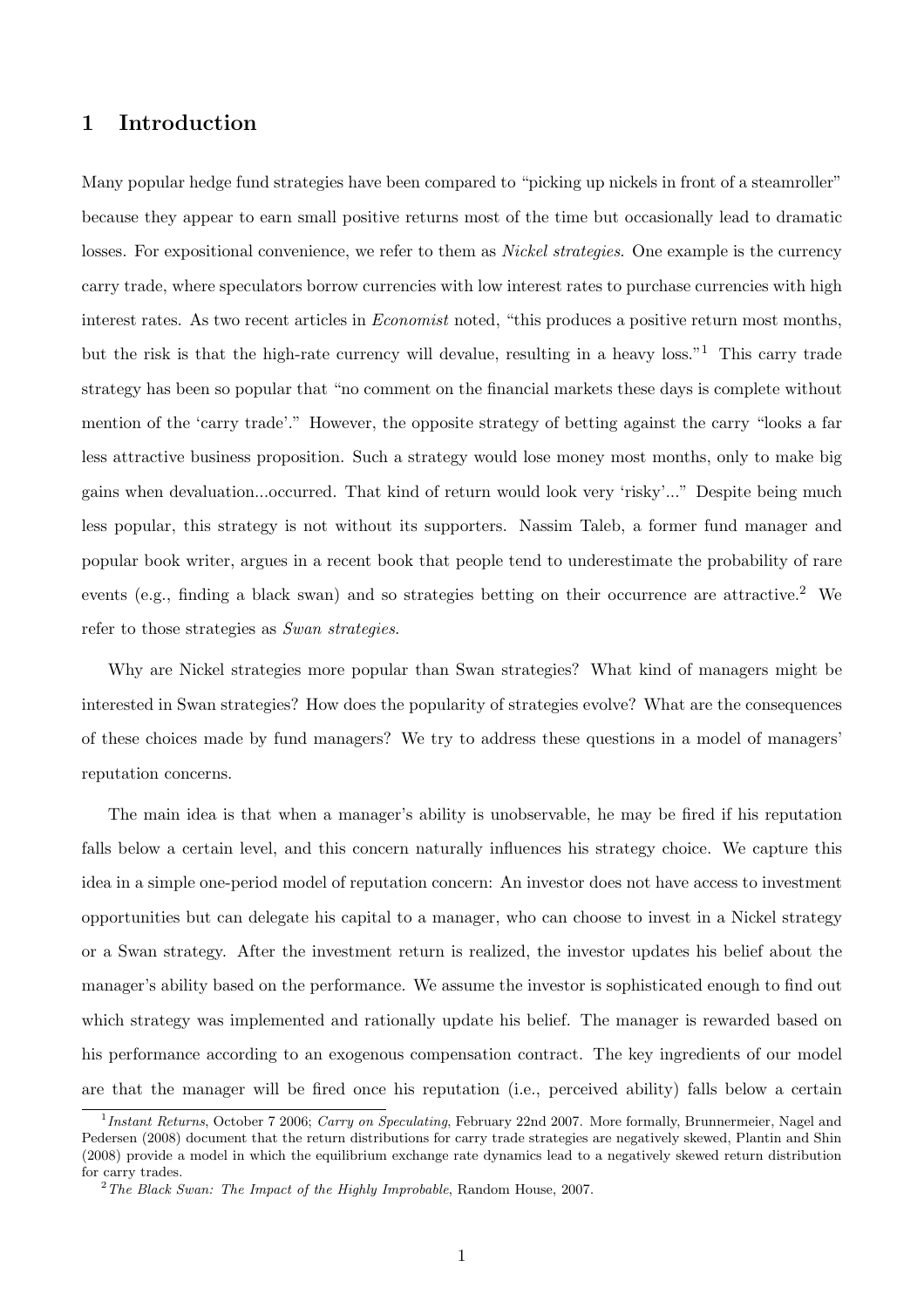threshold and that being fired is costly to a manager.<sup>3</sup> Naturally, the manager has the incentive to adjust his strategy choice in response to this reputation concern. Our model is focused on the investor's perception formation, the manager's responses, and more importantly, the interaction between the two. Despite its simple structure, the model delivers a rich set of implications, which fall into the following two categories.

First, the model shows that, because of reputation concerns, managers may prefer Nickel strategies over Swan strategies, even when Nickel strategies offer lower expected returns. Intuitively, if a manager chooses a Swan strategy, then he is likely to incur some losses before earning the large but infrequent profits. Since reputation suffers following losses, he faces the risk of being fired before the profits arrive. To the extent that the manager is concerned about this risk, he may choose to forgo the Swan strategy even if it offers a higher expected return. This concern has a stronger impact on managers with modest reputations, who may be fired after a few losses, than on those with very high reputations. One consequence is that, holding managers' ability constant, the managers with less reputation concern would outperform. Therefore, even persistent differences in returns over time are not necessarily reliable indicators of differences in managers' ability. They may simply reflect the differences in their reputation concerns.

It is important to note that our result has an important difference from the casual argument in the previously quoted Economist article, which hints that Swan strategies are not attractive to managers because they "look very risky" to investors who do not understand the nature of Swan strategies. This casual argument implies that when a profitable Swan strategy arises, managers should be able to exploit it by raising capital from sophisticated investors who understand that they should expect a series of losses before big gains. Our model, however, focuses on sophisticated investors only and hence sends a stronger message: When their reputation is at stake, fund managers may have a hard time exploiting Swan strategies even if they can raise capital from sophisticated investors who understand the nature of the strategy. This is because, upon seeing a loss, sophisticated investors still downgrade their perception of the manager's ability, although to a lesser extent relative to na¨ıve investors who do not understand the strategy. So, the reputation concern is alleviated but cannot be completely eliminated and introducing naïve investors into our model would make our result even stronger.

While a systematic empirical examination of this implication is beyond the scope of this paper, some anecdotes during the recent subprime crisis are suggestive: Despite repeated warnings of the housing

 ${}^{3}$  For example, Brown, Goetzmann and Park (2001) find that a series of lackluster returns tend to lead to the termination of a hedge fund manager and that once a manager is fired, it is hard for him to restart his career as a manager.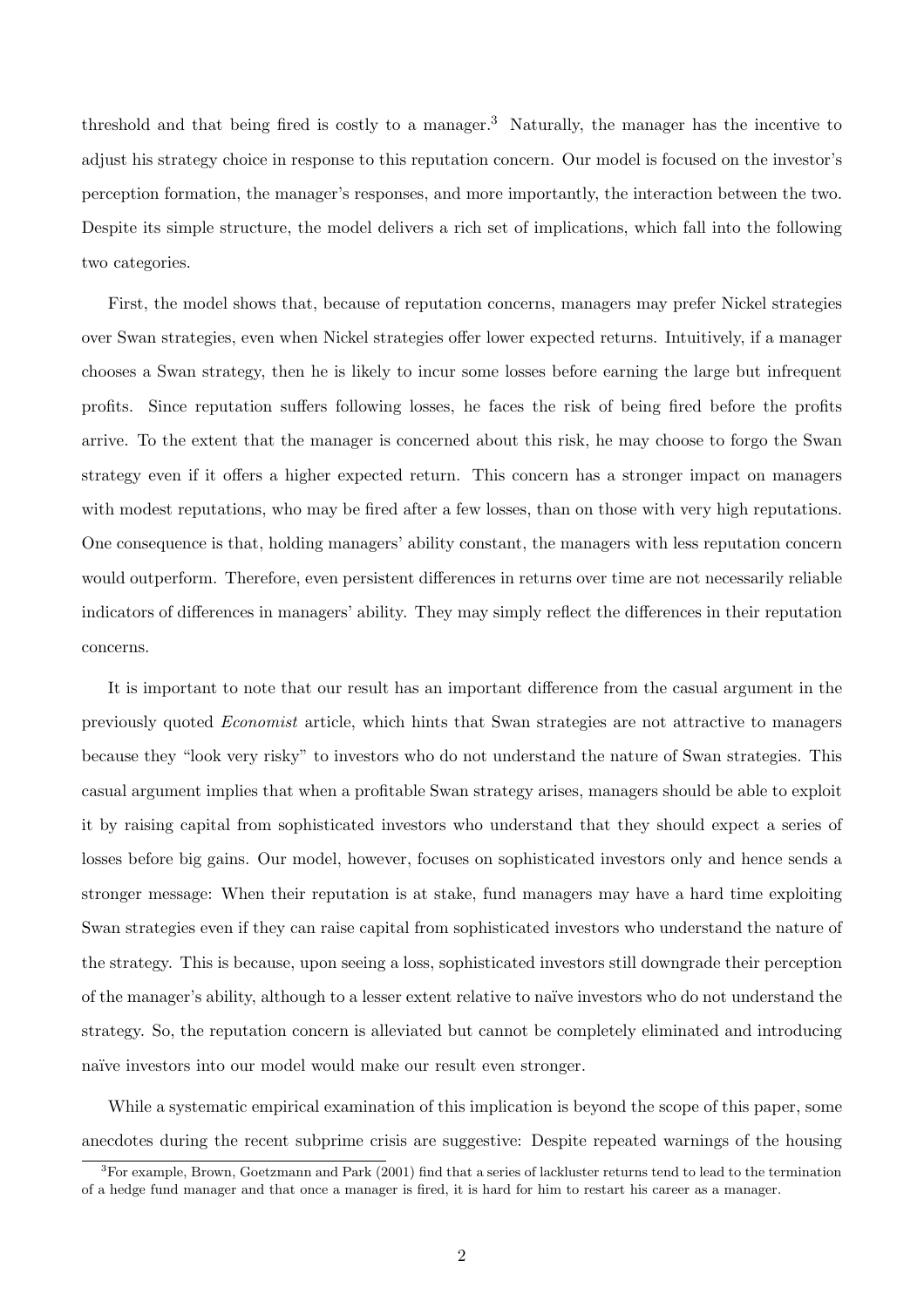bubble before  $2007<sup>4</sup>$  consistent with our model, most market participants did not find fighting the housing bubble appealing. In fact, many institutions took the other side of the trade, suffering losses of over 400 billion dollars collectively.<sup>5</sup> Fighting the housing bubble is similar to a Swan strategy: Suppose someone was convinced that the subprime crisis was emerging in 2005. He could buy credit default swaps (CDS) on assets backed by subprime mortgages. This is a Swan strategy since one would expect to incur repeated losses (i.e., pay the premium for the CDS) for a long period of time before the housing bubble bursts. This strategy is therefore more attractive to investors with less reputation concern. Indeed, a casual look at the ex post high profile winners in this crisis suggests this might be the case: They either implemented the strategy using their personal wealth or made an extra effort to convince their investors.<sup>6</sup> Similarly, Brunnermeier and Nagel (2004) document that during the technology bubble in late 1990s, many hedge funds did not find fighting the bubble appealing and, instead, were heavily invested in technology stocks. Interestingly, they also document a case in which Tiger Fund, a well known hedge fund, refused to follow the trend to buy into the technology bubble, but suffered heavy capital redemption and eventual liquidation.

Second, a novel insight from our model is the fragile nature of the equilibrium with reputation concerns: The interaction between investors' perceptions and managers' reputation concerns may lead to multiple self-fulfilling equilibria. Suppose investors believe a strategy is unpopular among talented managers. Then investors are "intolerant" of poor returns in that strategy, i.e., upon seeing poor performance in that strategy, investors believe that the manager is unlikely to be talented, since they believe most of the talented managers will have avoided this strategy in the first place. As a result, talented managers avoid that strategy and investors' perception is supported in equilibrium. Similarly, suppose investors believe that a strategy is popular among talented managers. This strategy then becomes more attractive since investors will be more "tolerant" of poor performance from it. Talented managers then prefer this strategy and, again, investors' perception is supported in equilibrium.

When the economy is in an equilibrium, the manager has no incentive to change his strategy unless the investor changes his perception, while the investor has no incentive to change his perception unless the manager changes his strategy. This coordination problem leads to slow-moving capital and may leave profitable opportunities unexploited for an extended period of time. Once the coordination problem is

 $^{4}$ See, e.g., *The Bubble's New Home*, Barron's, June 20, 2005, *Be Warned: Mr Bubble's Worried Again*, New York Times, August 21, 2005.

<sup>5</sup>How High Will Subprime Losses Go?, Wall Street Journal, December 27, 2007.

 ${}^{6}$ For examples of investing with personal wealth, see *Tiger's Julian Robertson roars again*, CNNMoney.com, January 29 2008; In Beverly Hills, A Meltdown Mogul Is Living Large, Wall Street Journal, January 15, 2008. For the case of a hedge fund dealing with its investors' pressure while betting on the crash of the housing bubble, see Trader Made Billions on Subprime, Wall Street Journal, January 15, 2008.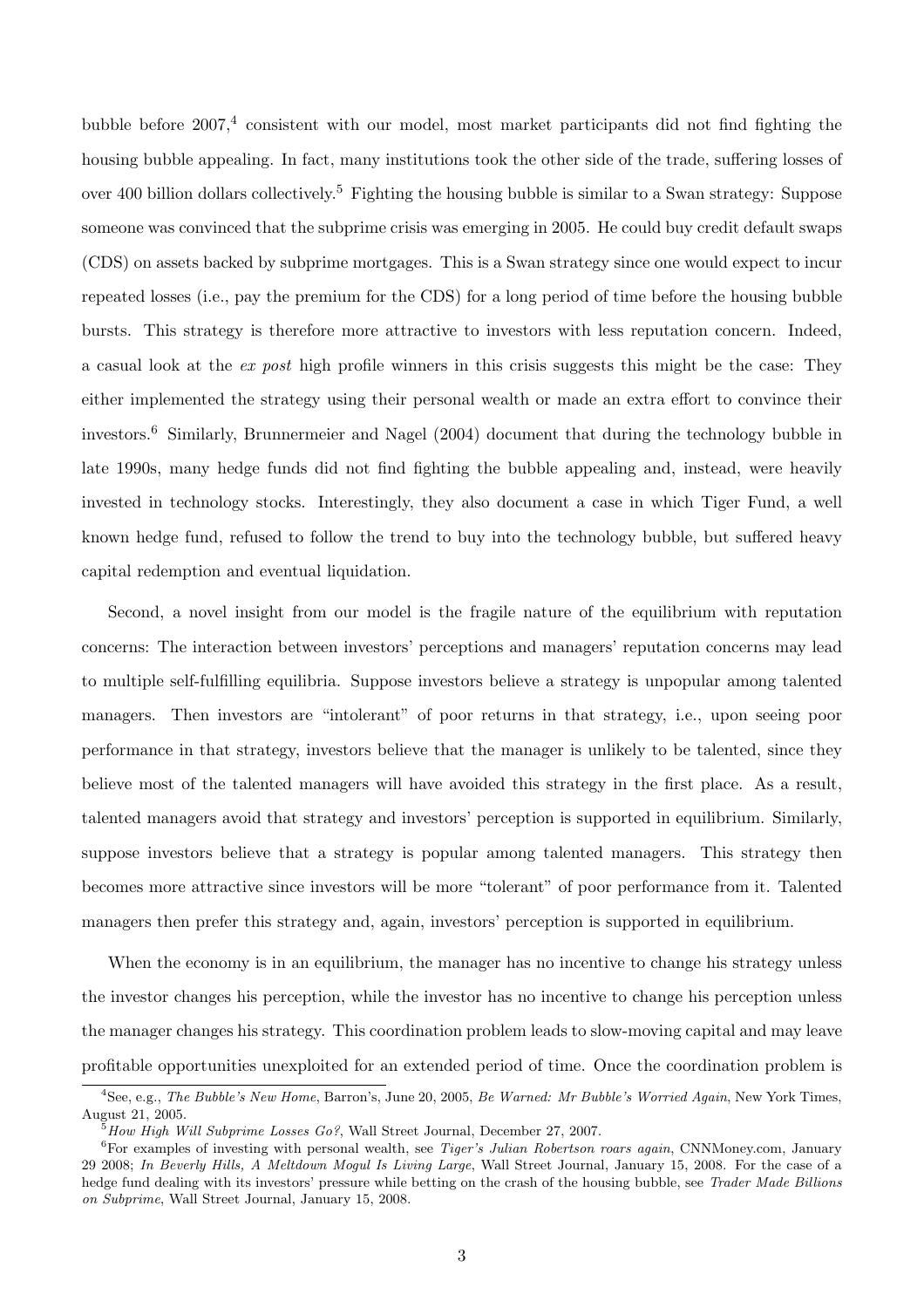broken, however, the economy may switch to the other equilibrium, leading to drastic capital relocation and price movements in the absence of news on fundamentals. These results fit well with the empirical evidence documented in Mitchell, Pedersen and Pulvino (2007): Before the end of 2004, convertible bond arbitrage funds were quite popular and collectively managed around \$40 billion of assets. After a series of disappointing returns, however, this strategy quickly ran out of fashion in 2005 and the total assets under management fell by half. Interestingly, the authors also note that the typical convertible bond arbitrage strategy appeared to be more profitable in 2005 and this seemingly profitable opportunity appeared to last well into 2006 (the end of their sample). This extensive delay for capital to move back is puzzling. In the light of our model, however, this is a natural phenomenon: It points to the possibility that the economy had switched to the other equilibrium, in which investors were "intolerant" to convertible bond arbitrage strategies, making fund managers wary about investing in this strategy.

Our model also provides a number of empirically testable implications. In the context of the convertible bond arbitrage case, our analysis suggests that, all else being equal, poor performance from convertible bond arbitrage funds should lead to larger outflows during 2005 and 2006 (when investors were intolerant) than comparably poor performance before 2004 when investors were tolerant. More generally, our model implies that after a large amount of capital fleeing away from a strategy, the expected return of this strategy tends to become higher for an extended period of time, during which poor performance in this strategy tends to generate larger-than-usual capital outflows.

There is a growing literature that focuses on the impact of managers' reputation concerns. Allen and Gorton (1993) and Dow and Gorton (1997) show that reputation concerns can lead managers to engage in churning. More recently, Dasgupta and Prat (2006, 2007) and Dasgupta, Prat and Verardo (2007) study the impact of reputation concerns on information aggregation and asset prices. Like these studies, our paper also focuses on the impact of managers' reputation concerns on portfolio choices and asset prices. However, to the best of our knowledge, our paper is the first to demonstrate the fragile nature of the equilibrium with reputation concerns. The ensuing multiple equilibria highlight potential profound impacts of reputations on capital relocations and asset prices.<sup>7</sup>

Our paper is also closely related to Stein (2005). Both papers analyze the impact of manager reputation concerns to emphasize the "dark side" of competition. Stein (2005) focuses on fund managers' organizational choice and highlights that competition may lead funds to inefficiently adopt an open-

<sup>&</sup>lt;sup>7</sup>More broadly, our paper is also related to the literature on delegated asset management on portfolio choices (e.g., Carpenter (2000), Ross (2004), Basak, Shapiro and Tepla (2006), Basak, Pavlova and Shapiro (2007)) and on equilibrium prices (e.g., Cuoco and Kaniel (2001), Vayanos (2004), He and Krishnamurthy (2007)). These studies, however, abstract away from modeling managers' reputation concerns.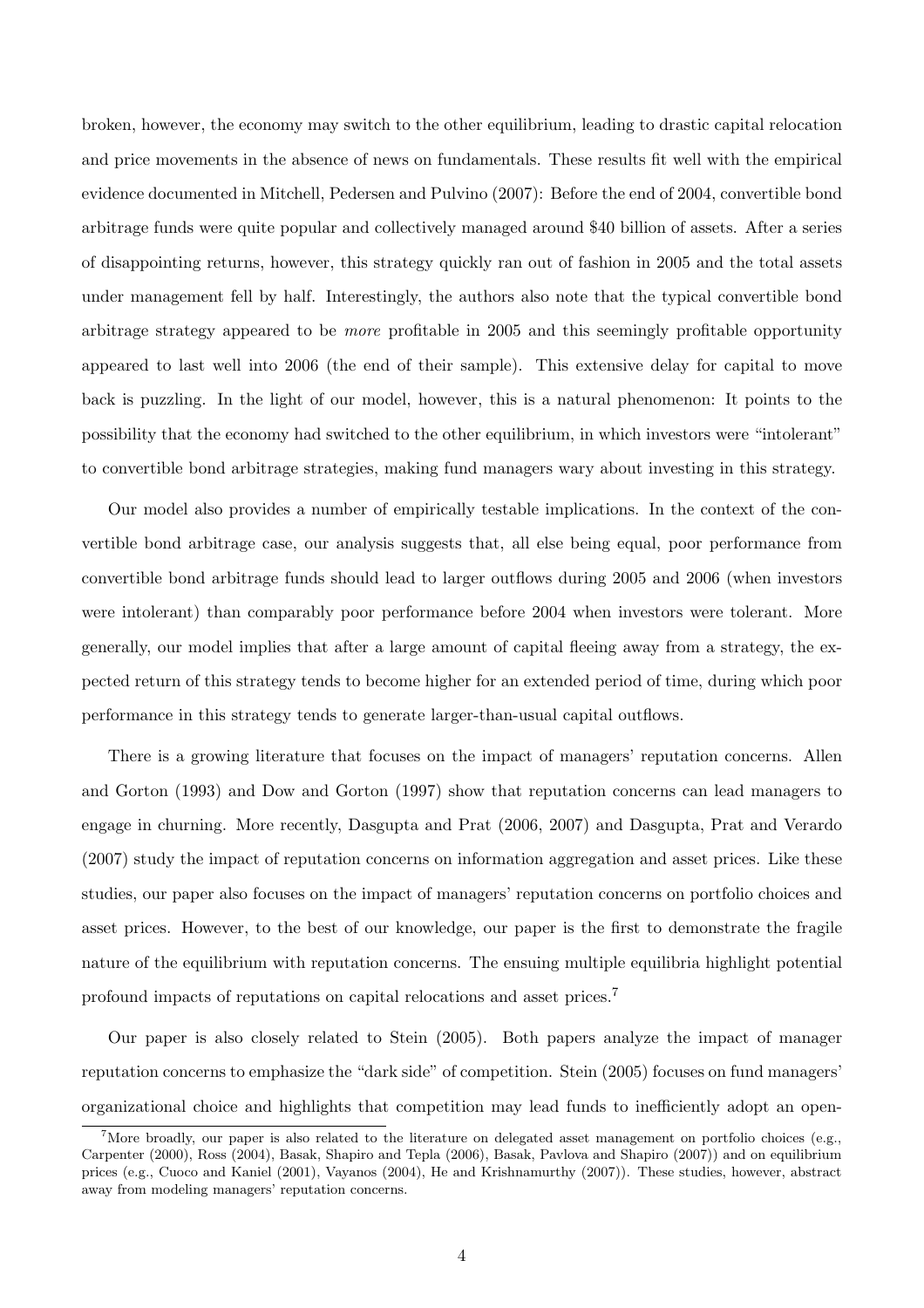ended structure. Our paper focuses on fund managers' strategy choices and shows that reputation concerns may force managers to under-invest in Swan strategies but over-invest in Nickel strategies. Moreover, our model demonstrates that reputation concerns can influence the popularity of trading strategies. Relative to Scharfstein and Stein (1990), this offers a new explanation for herding behavior and a new interpretation for the "sharing the blame" argument. Managers in our model prefer popular strategies because their common choice creates a positive externality for one another. In contrast, in the standard herding mechanism, other market participants' actions induce managers to neglect their private information (see, e.g., Bikhchandani, Hirshleifer, and Welch (1998) for a recent review).

Our paper contributes to the literature on limits to arbitrage (Dow and Gorton (1994), Shleifer and Vishny (1997)). We show that, because of reputation concerns, arbitrage forces are less effective when the Swan strategy is involved (e.g., fighting the housing bubble). On the other hand, the Nickel strategy might attract too much capital and this can become a destabilizing market force (e.g., carry trade). Moreover, these effects do not rely on investors' naïvete. This is important because otherwise, arbitrageurs can get around this reputation concern by resorting to sophisticated investors for capital when attractive opportunities arise. Our model shows that even if all investors are Bayesian and understand the strategies well, reputation concerns can still induce managers to over-invest in some strategies but under-invest in others.

Finally, our paper also complements the literature on the fragility induced by multiple equilibria. This insight was first analyzed by Diamond and Dybvig (1983), who show that self-fulfilling bank runs can arise in equilibrium. Building on this insight, a large literature on financial fragility developed in the last decade around the idea that, due to market incompleteness and inelastic supply and demand of liquidity in the short-run, forced asset sales can have a large impact on many aspects of financial markets (see Allen and Gale (2007) for an overview). More recently, Basak and Makarov (2008) show that multiplicity over investment strategies can occur when managers try to beat the performance of their competitors to win greater inflows, and Aghion and Stein (2008) show that the dual preferences among shareholders for firm growth and sales margins can lead to multiple equilibria, increasing the variance of corporate investment and output. The contribution of our paper is to point out the fragile nature of the equilibrium with reputation concerns, an insight that has not been studied in the literature.

The rest of the paper is organized as follows. Section 2 discusses some motivating facts. Section 3 presents the baseline model and the main results. Extensions of the baseline model involving the price impact of manager trades are discussed in Section 4, and Section 5 concludes. All proofs are provided in the Appendix.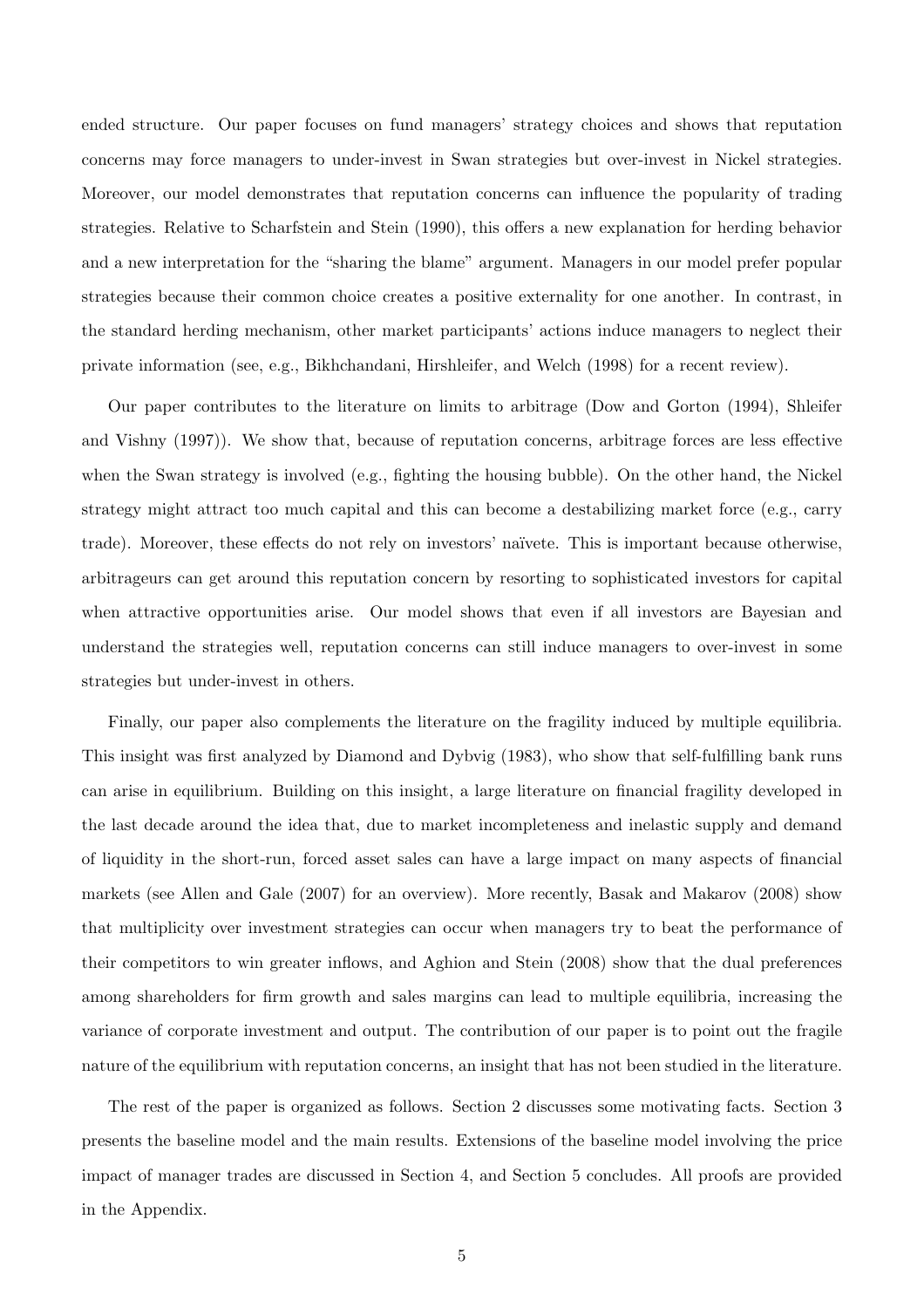## 2 Motivating facts

As noted in the Introduction, anecdotal evidence suggests that among hedge funds, Nickel strategies enjoy substantial popularity and Swan strategies are relatively unpopular. In this section, we try to provide systematic evidence for this claim, using hedge fund index return data. One indication of whether a fund is choosing Nickel strategies is the skewness of its returns. By definition, with frequent small gains and rare large losses, Nickel strategies will produce a pattern of negatively skewed returns over time. On the other hand, Swan strategies will produce positively skewed returns over time.

We collect the monthly returns of the constituent indices of the Credit Suisse/Tremont Hedge Fund index, beginning with the inception of the index in January 1994 until April 2008. The index consists of approximately nine hundred member funds, each with a minimum of \$50m in assets under management and at least a one-year track record, who voluntarily report monthly return information. There are ten style-based constituent indices; member funds are assigned to a particular style based on self-reported information. Style index returns are an asset-weighted combination of individual fund returns. Because some constituent indices did not report returns until April of the first year, we drop the first three months of data for our calculations. This leaves 169 monthly return observations. The construction methodology for the index rules out the backfill bias and minimizes survivorship bias.<sup>8</sup>

Table 1 summarizes the primary findings. The evidence suggests that Nickel strategies are very popular among hedge fund managers: four out of the ten style indices, representing more than 40% of the assets of Hedge Fund Index member funds, are negatively skewed at the five percent level. It is particularly interesting to note that the "multi-strategy" index is negatively skewed, suggesting that when a fund does not restrict its strategy choice, managers tend to select Nickel strategies. On the other hand, Swan strategies appear much less popular. Only one index, "Dedicated short bias", representing only  $0.6\%$  of hedge fund assets, is significantly positively skewed.<sup>9</sup>

Note that because these calculations are performed using indices rather than individual fund returns, there is a strong bias against finding significance: If strategy returns were independent across the individual component funds, then by the law of large numbers, the aggregate of these returns would display little or no skewness. This suggests two things. First, it is likely that the realized skewness in an individual fund's return is even larger than that presented in the table. Second, it is likely

<sup>8</sup>See Credit Suisse/Tremont Hedge Fund Index Rules, available at http://www.hedgeindex.com.

 $9$ The skewness of certain trading strategies has been noticed in the literature. For example, Mitchell and Pulvino (2001) find that returns to merger arbitrage are similar to those from selling put options, and Duarte, Longstaff, and Yu (2007) show some fixed income arbitrage strategies can produce positively skewed returns.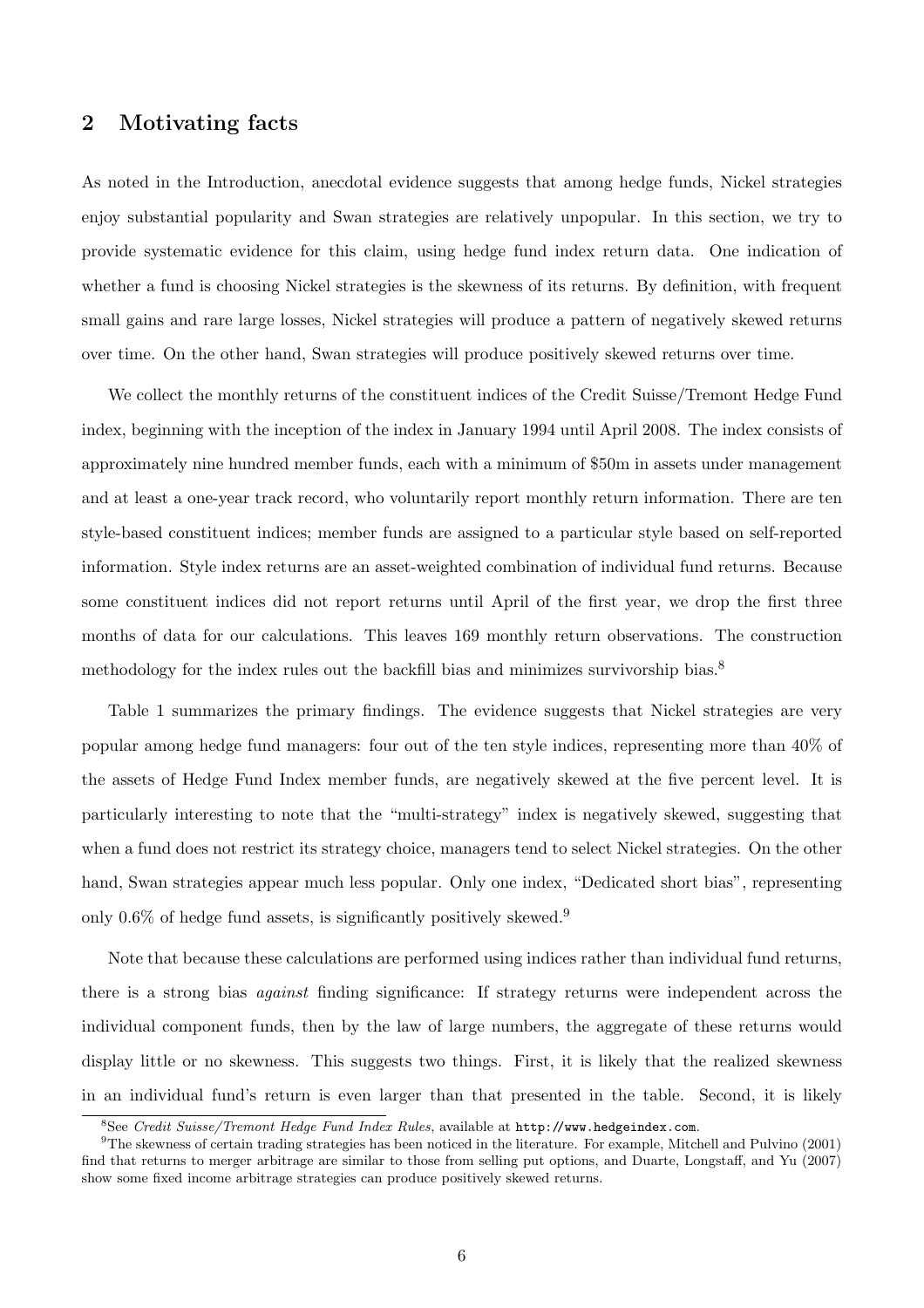| Suisse/Tremont<br>Credit | Sector Weight | <b>Skewness</b> |
|--------------------------|---------------|-----------------|
| Hedge Fund Index         |               |                 |
| Convertible Arbitrage    | 1.90%         | $-1.59$         |
|                          |               | (0.33)          |
| Fixed Income Arb.        | 4.70%         | $-3.35$         |
|                          |               | (0.75)          |
| Multi-Strategy           | $10.40\%$     | $-1.06$         |
|                          |               | (0.30)          |
| Event Driven             | 24.40%        | $-3.27$         |
|                          |               | (1.42)          |
| <b>Emerging Markets</b>  | $8.50\%$      | $-0.79$         |
|                          |               | (0.72)          |
| Global Macro             | 13.80%        | 0.05            |
|                          |               | (0.51)          |
| Managed Futures          | 4.00%         | 0.02            |
|                          |               | (0.18)          |
| Long/Short Equity        | 26.40%        | 0.19            |
|                          |               | (0.62)          |
| Equity Market Neutral    | $5.30\%$      | 0.34            |
|                          |               | (0.20)          |
| Dedicated Short Bias     | $0.60\%$      | 0.83            |
|                          |               | (0.38)          |

Table 1: The Skewness of Hedge Fund Indices

Numbers in parentheses are bootstrap standard errors, calculated with 10,000 draws.

that the pattern in the data would not exist unless individual fund returns were highly correlated with one another. This suggests that the funds choosing Nickel strategies are also following similar implementations of these strategies.

# 3 Model

We first present the baseline model in Section 3.1 and analyze it in Sections 3.2–3.4. A number of generalizations are considered in Section 3.5.

#### 3.1 The Baseline Model

Consider a one-period economy,  $t = 0, 1$ . There is a continuum of investors, which is normalized to 1. At  $t = 0$ , each investor is endowed with one manager and decides whether to delegate \$W to the manager to invest. A manager may be either a "good" type  $g$ , or a "bad" type  $b$ , and the type is only observable to the manager himself. A manager's reputation  $\rho_t$  is defined as investors' perceived likelihood at time t that the manager is type g. We assume all managers have the same initial reputation  $\rho_0$  at  $t = 0$ .

Both types of managers, but not the investors, have access to two trading strategies, whose returns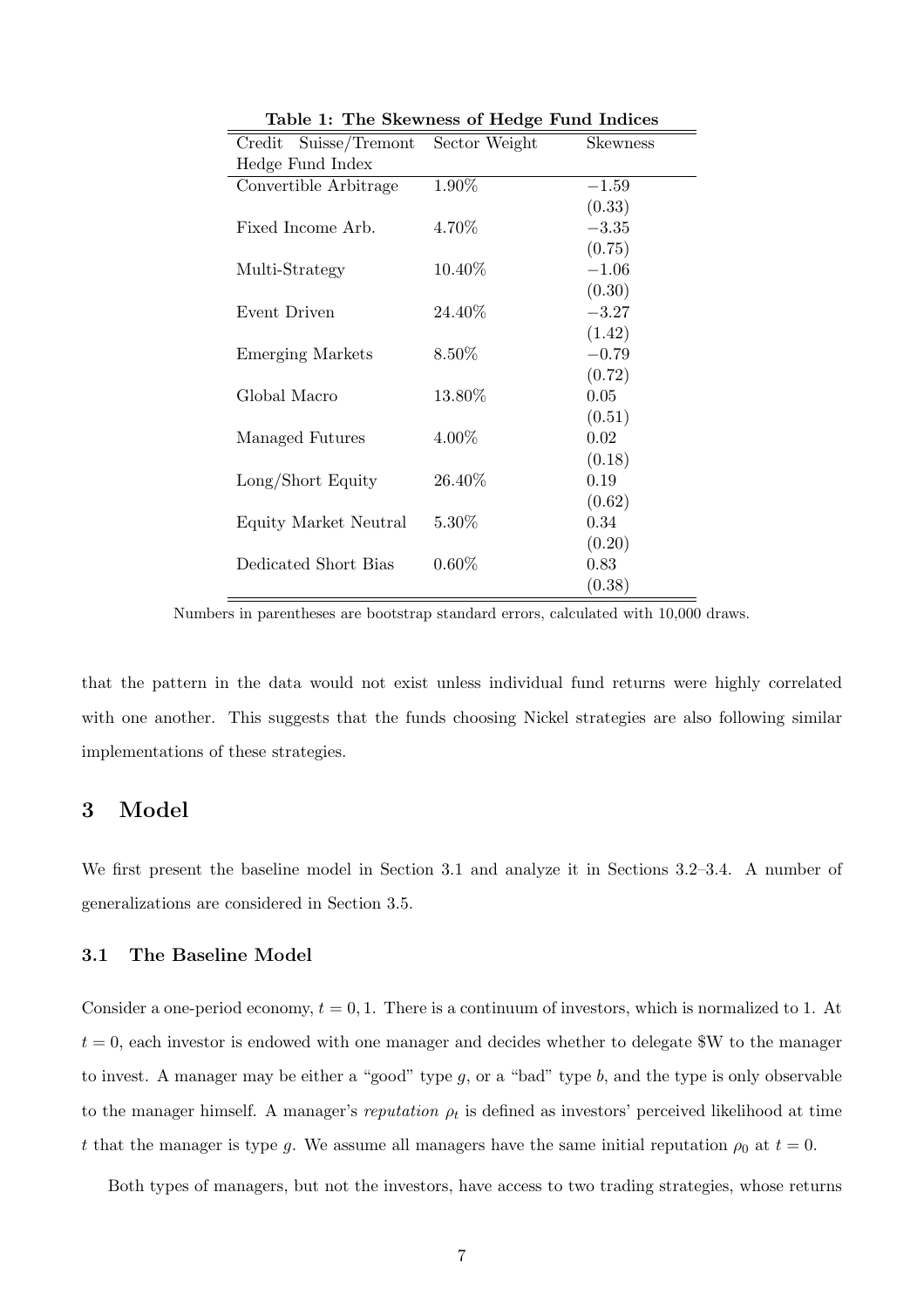will be realized at  $t = 1$ . In this section, the returns are exogenously given and are assumed to have a binary distribution.<sup>10</sup> Within each strategy, type g managers can generate higher returns than type b ones. More specifically, if a type  $g$  manager invests in the first strategy, Nickel strategy  $N$ , he obtains a return  $r_n$  at  $t = 1$ : ½

$$
r_n = \begin{cases} r_n^+ & \text{with a probability } p_n, \\ r_n^- & \text{otherwise.} \end{cases} \tag{1}
$$

If a type g manager invests in the second strategy, Swan strategy S, he gets a return  $r_s$  at  $t = 1$ :

$$
r_s = \begin{cases} r_s^+ & \text{with a probability } p_s, \\ r_s^- & \text{otherwise.} \end{cases} \tag{2}
$$

We assume  $r_n^- \ll r_s^- \ll r_n^+ \ll r_s^+$  and that  $p_n$  is close to 1 and  $p_s$  is close to 0. That is, the first strategy is similar to carry trade or merger arbitrage, which tend to generate frequent small gains  $(r_n^+)$ or otherwise suffer rare large losses  $(r_n^-)$ : a payoff profile often likened to "picking up nickels in front of a steamroller". On the contrary, the second strategy is a bet on a small probability event (the appearance of a "Black Swan") and it leads to small losses  $(r_s^-)$  most of the time but generates large profits  $(r_s^+)$ when the small probability event occurs. One vivid example of a Swan strategy is hedge fund Paulson & Co.'s recent bet against the housing bubble in 2006 and 2007. By holding credit default swaps (CDS) on assets backed by subprime mortgages, Paulson incurred losses (paying the premium on the CDS) every month until house prices collapsed, at which point they reportedly made a  $600\%$  return.<sup>11</sup> Type b managers generate lower returns because they have lower probabilities to achieve the high returns for both strategies,  $r_n^+$  and  $r_s^+$ . For simplicity, we assume type b managers have 0 probability to obtain  $r_n^+$ or  $r_s^+$ . We show later in Section 3.5 that this simplifying assumption is not crucial for our main results below. Finally, for expressional convenience, we say that a manager *fails* a strategy if he gets the low return from the strategy  $(r_s^-$  or  $r_n^-)$ , and that a manager succeeds in a strategy if he gets the high return  $(r_s^+ \text{ or } r_n^+).$ 

After getting the capital  $W$  from his investor at  $t = 0$ , the manager chooses whether to invest the capital into the Nickel strategy or the Swan strategy. That is, we assume that the manager cannot borrow or lend, and must focus on one strategy to reflect the fact that the manager may need to set up the infrastructure for trading in the strategy and can only keep personnel specialized in one strategy. Moreover, our timing choice (capital delegation before strategy choice) shuts down the standard signalling mechanism where in order to attract capital, good managers choose a strategy ex ante, at a cost, to signal that they have a high ability. While this signalling mechanism is important in some economic environments, we believe that, by shutting it down, our modeling choice captures some important

 $10$ In Section 4, we endogenize asset prices to study the price impact induced by managers' trading strategies.

 $11$ <sup>11</sup> Trader Made Billions on Subprime, Wall Street Journal, January 15, 2008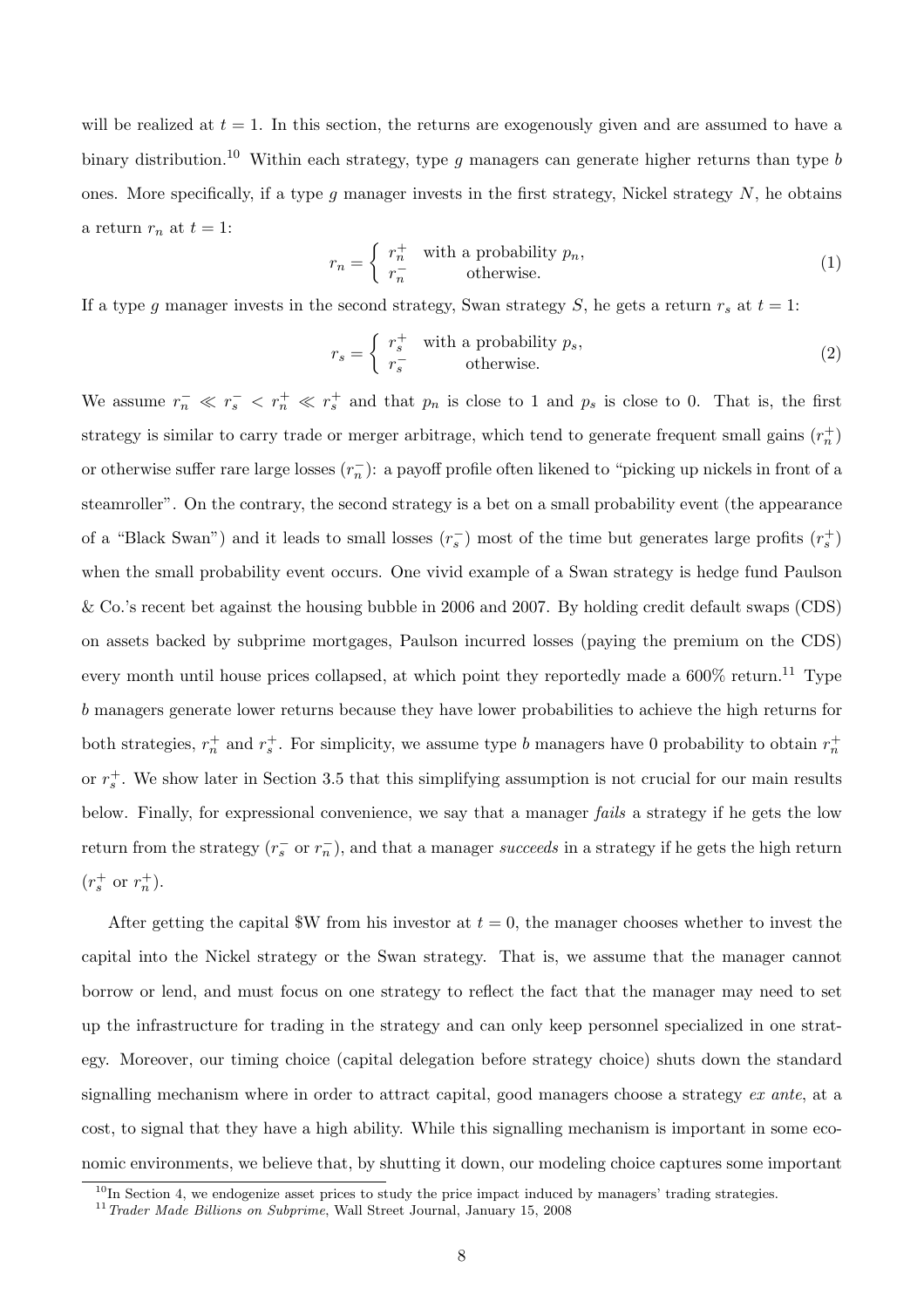aspects of the hedge fund industry, where managers take extra efforts to hide their trading strategies.<sup>12</sup>

The compensation contract is taken as given in our model: At  $t = 1$ , the strategy return r is realized and the manager gets a fraction  $\phi$  of the profit or loss, Wr. Based on the realized return, the investor rationally updates the manager's reputation  $\rho_1 \equiv \Pr(q|r)$ . Note that from the realized return  $r$ , the investor can infer the strategy chosen by his manager. That is, we essentially assume that the investor is sophisticated and informed enough to figure out the manager's strategy after checking the manager's book ex post. This assumption reflects the sophistication of typical big hedge fund investors—endowments, pension funds, or funds of funds. As will become clear, relaxing this assumption by introducing less sophisticated investors is likely to *amplify* the impacts in our model. Moreover, we assume that the manager shares a constant fraction of the profit or loss. This assumption perfectly aligns the interests of the manager and the investor, so we can isolate and focus on the impact from reputation concerns only. We will also show in the Appendix that modifying this assumption to incorporate the popular option-like compensation structure does not affect our main results.

To simplify the investors' decision problem, we assume that all investors have the same outside option, such that investors would keep a manager whenever the manager's reputation is not lower than  $ρ$ , with  $ρ < ρ_0$ . This implies that investors find it optimal to delegate their capital to their managers at  $t = 0$ . At  $t = 1$ , however, an investor would keep his manager if  $\rho_1 \ge \rho$  and fire the manager otherwise.

To capture the idea that being fired is costly to the manager, we model it here in a reduced form: We assume that if a manager is kept at  $t = 1$ , he gets an extra "bonus" V and so his total compensation is  $\phi W r + V$ . If the manager is fired at  $t = 1$ , however, he will not get this bonus and so his total compensation is  $\phi Wr$ . The bonus V is meant to capture the present value of the manager's loss of income over the rest of his career when he is fired. This formulation helps to make the analysis transparent. We also endogenize  $V$  in a two-period model but omit this generalization since it leads to the same insights as those in the baseline model.

We simplify calculations by assuming that any manager will be fired for sure, no matter what his prior reputation is, if he fails the Nickel strategy, i.e., suffers the dramatic loss  $r_n^-$ . As will be shown later, one of the main themes in our analysis concerns the popularity of the Nickel strategy. The assumption that a manager will always be fired on  $r_n^-$  makes the Nickel strategy less appealing. The possibility that

 $12$ See Stein (2005) for a model where mutual fund managers choose the inefficient open-end structure to signal they are talented managers. This mutual fund organizational structure certainly can be a credible and important signal. Hedge fund managers, however, are considered to be generally reluctant to disclose their trading strategy ex ante, making the trading strategy much less credible and effective as a signal. See Lowenstein (2000) for detailed stories on LTCM's reluctance in disclosing their strategies to their investors.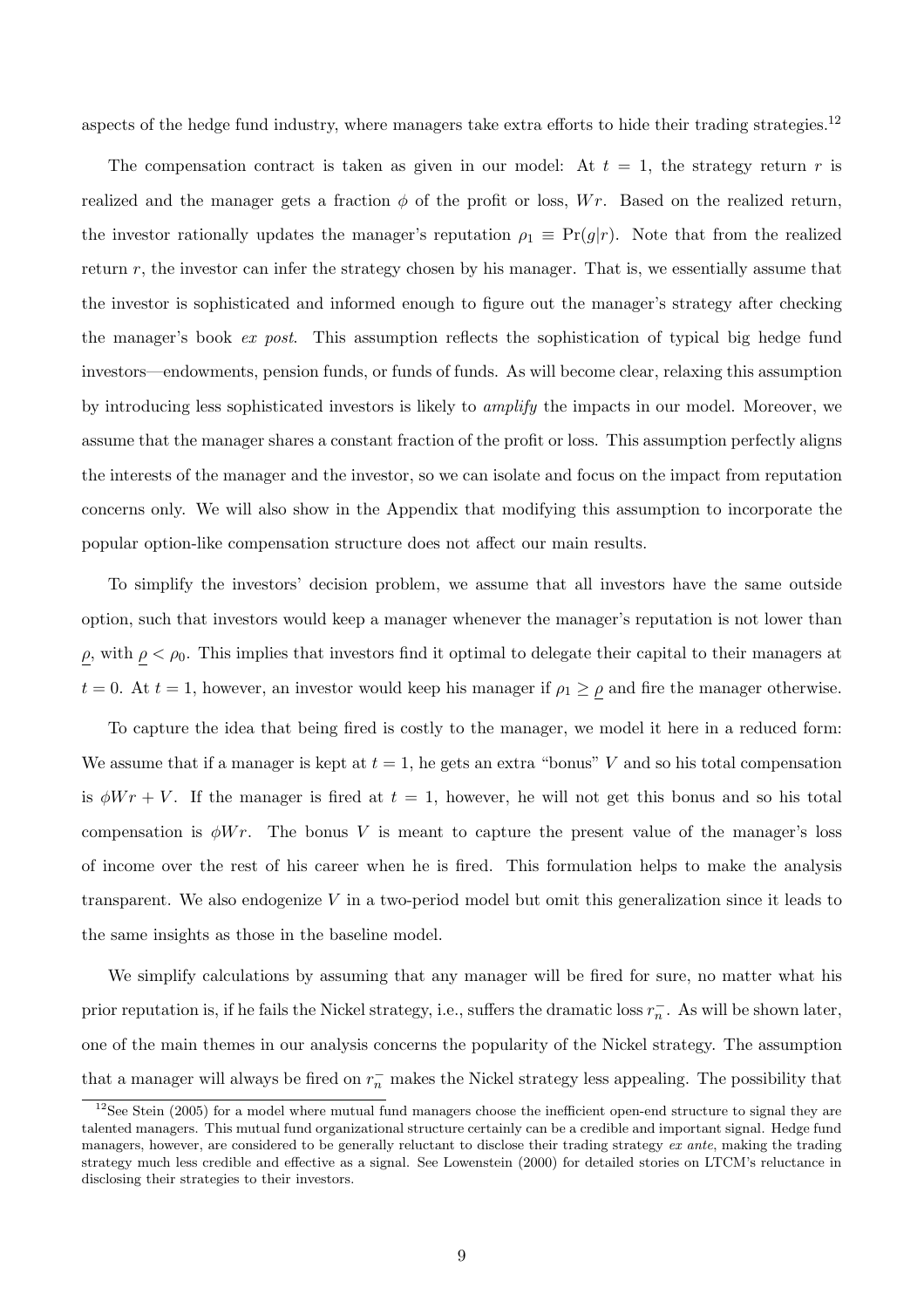the manager might be kept even after posting a huge loss  $r_n^-$  would make the Nickel strategy all the more popular and so reinforce our results.

Managers are risk neutral and so a manager's objective is to choose a strategy  $(a \in (N, S))$  to maximize his expected overall payoff

$$
\max_{a \in (N,S)} E\left[\phi Wr + \Pr(\text{kept}) \times V\right],\tag{3}
$$

where  $\phi Wr$  is the compensation at  $t = 1$ , and Pr(kept) is the probability for the manager to be kept, in which case the manager also gets the bonus  $V$ . For notational clarity, without loss of generality, we normalize  $\phi W \equiv 1$ . The tendency for a risk neutral agent to take an infinite position is curbed by our earlier assumption that the manager cannot borrow or lend and has to focus on one strategy. This modeling choice is similar to that in Abreu and Brunnermeier (2002), who point out that limits to positions can be attributed to, among other things, wealth constraints, asymmetric information and risk aversion. Finally, we make the following technical assumption: For any  $x \in \{p_s, 0, 1\}$ ,

$$
p_s r_s^+ + (1 - p_s)r_s^- + xV \neq p_n r_n^+ + (1 - p_n)r_n^- + p_n V. \tag{4}
$$

Intuitively, this assumption rules out the zero-measure special cases in which a type g manager finds both strategies equally attractive and so doesn't have a preference.

#### 3.2 Investors' belief

Investors are assumed to be rational, so they follow Bayes' rule to update their managers' reputations. Suppose a manager with reputation  $\rho_0$  fails the Swan strategy. An investor will update the manager's reputation to

$$
\rho_1 = \Pr(g|r_s^-) = \frac{\Pr(r_s^-|g) * \rho_0}{\Pr(r_s^-|g) * \rho_0 + \Pr(r_s^-|b) * (1 - \rho_0)},\tag{5}
$$

where  $Pr(r_s^{-}|g)$  is investors' perceived probability for a type g manager to generate a return  $r_s^-$ , i.e., the type g manager chooses the Swan strategy and fails;  $Pr(r_s^-|b)$  is the perceived probability for a type b manager to generate a return  $r_s^-$ , i.e., the type b manager chooses the Swan strategy and fails. Note that  $Pr(r_s^-|b) = 1$ , i.e., type b managers always prefer the Swan strategy and also always fail. This is due to the assumptions that  $(1)$  type b managers always fail their strategies and  $(2)$  that the Swan strategy offers type b managers a relatively higher return  $(r_s^{\text{-}} > r_n^{\text{-}})$  and the possibility to keep their jobs (recall that a manager is always fired on  $r_n^-$ ).

Moreover,  $Pr(r_s^{-}|g)$ , the perceived probability for a type g manager to get the outcome  $r_s^{-}$ , can be written as

$$
\Pr(r_s^-|g) = (1 - p_s) \times I_S,\tag{6}
$$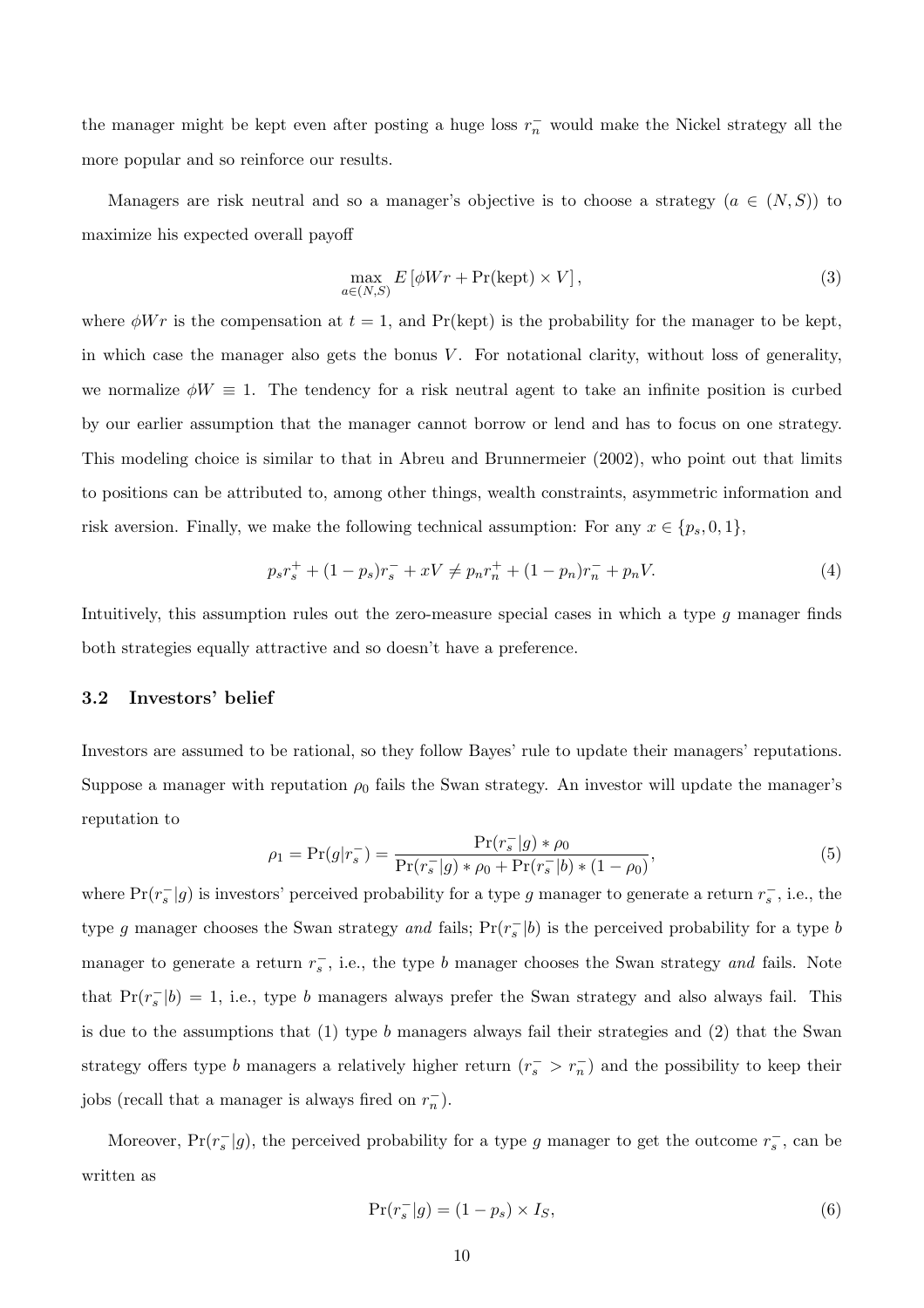where  $I<sub>S</sub>$  is investors' perceived likelihood for a type g manager to choose the Swan strategy in the first place. An alternative interpretation of  $I<sub>S</sub>$  is based on the frequentist view of probability:  $I<sub>S</sub>$  refers to the fraction of type g managers choosing the Swan strategy. Hereafter, we will use these two interpretations interchangeably.

Equation (6) reveals that investors' perception  $I<sub>S</sub>$  plays a key role in their belief updating: the probability for a type g manager to fail a Swan strategy is determined not only by the probability of failure if a type g manager chooses the Swan strategy, but also by investors' perceived likelihood for a type g manager to choose the Swan strategy in the first place. Equations (5)-(6) naturally lead to the following result.

**Lemma 1** If a manager fails the Swan strategy, his reputation cost  $\rho_0 - \rho_1$  decreases in I<sub>S</sub>, i.e.,  $\partial(\rho_0-\rho_1)$  $\frac{\partial 0-\rho_1}{\partial I_S}<0.$ 

This lemma shows how investors' perception affects the manager's reputation: If investors believe that the Swan strategy is unpopular among type  $g$  managers (i.e.,  $I_S$  is low), then they would be "intolerant" to failures from the Swan strategy, i.e., the reputation cost  $\rho_0 - \rho_1$  would be large. The intuition is simple: Suppose  $I<sub>S</sub>$  is very close to 0, that is, investors believe that type g managers are very unlikely to choose the Swan strategy. Upon seeing a loss  $r_s^-$ , investors view this as a strong signal that the manager is type  $b$ , since a type  $g$  manager most likely would have avoided the Swan strategy in the first place. Similarly, if investors believe that the Swan strategy is popular among type  $g$  managers (i.e.,  $I_S$ is high), they would be "tolerant" to the failure from the Swan strategy, i.e., the reputation cost  $\rho_0 - \rho_1$ would be small.

#### 3.3 Multiplicity

The above shows that investors' perception plays a crucial role in their belief formation. However, investors' perception is not without discipline: it has to be supported in the equilibrium. That is,  $I<sub>S</sub>$ is an *endogenous* variable: Suppose investors believe a fraction  $I<sub>S</sub>$  of the type g managers choose the Swan strategy. For this to be an equilibrium, the belief has to be sustained, i.e., a fraction  $I_S$  of type g managers should actually make this choice.

Knowing that investors' perception  $I<sub>S</sub>$  has a significant impact on their reputation, managers would respond to it in their strategy choices. This interaction between investors' perception and managers' choices opens up the possibility of multiple self-sustaining equilibria: Suppose  $I<sub>S</sub>$  is low, that is, investors believe the Swan strategy is unpopular among type  $g$  managers. A type  $g$  manager then has a strong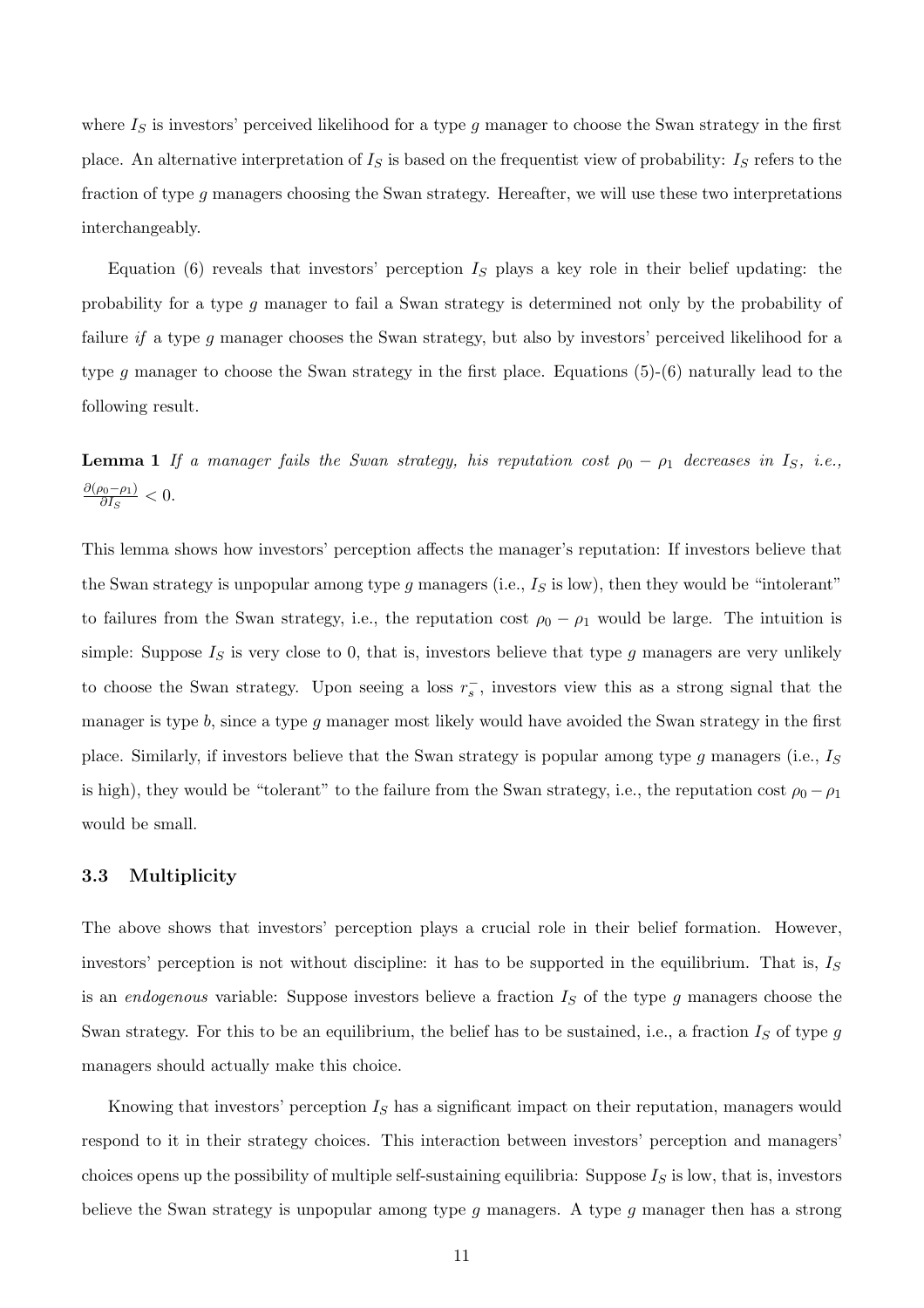incentive to avoid the Swan strategy even if it offers a higher expected return, since a failure from the Swan strategy, which happens with a very high probability  $1 - p_s$ , would bring him a large reputation penalty. As a result, the Swan strategy is unpopular among type g managers and investors' perception is sustained. On the other hand, suppose investors believe that  $I<sub>S</sub>$  is high. This makes the Swan strategy more attractive to the managers and, as a result, many type  $g$  managers may indeed choose the Swan strategy and so sustain the belief that  $I<sub>S</sub>$  is high.

#### **Lemma 2** Only  $I_S = 0$  and  $I_S = 1$  can be sustained in equilibrium.

Suppose  $0 < I<sub>S</sub> < 1$ . For a type g manager with a reputation  $\rho_0$ , there is a knife-edge case in which the manager finds the two strategies indifferent. This case is ruled out by assumption (4). For all other cases, however, type g managers would either all prefer one strategy or the other. This does not support any perception that  $I<sub>S</sub>$  is between 0 and 1. Note that this result arises also because of the assumption that strategy returns are not affected by managers' choices. We show, in Section 4, that once we incorporate managers' price impact, an  $I<sub>S</sub>$  between 0 and 1 can also be sustained in equilibrium.

#### 3.4 Equilibrium with reputation concerns

For expositional convenience, we introduce the following notations:

$$
\underline{r} = \frac{p_n r_n^+ + (1 - p_n) r_n^- - (1 - p_s) r_s^- + (p_n - 1) V}{p_s}, \tag{7}
$$

$$
\overline{r} = \frac{p_n r_n^+ + (1 - p_n) r_n^- - (1 - p_s) r_s^- + (p_n - p_s) V}{p_s}, \tag{8}
$$

$$
\rho^* \equiv \frac{\rho}{1 - p_s (1 - \rho)}.\tag{9}
$$

Note that  $\rho^*$  is a key parameter of investors' firing decision when they believe all type g managers choose the Swan strategy (i.e.,  $I_s = 1$ ): If  $\rho_0 \ge \rho^*$ , the manager's initial reputation is high enough that even if he fails the Swan strategy, his updated reputation  $\rho_1$  is still higher than  $\rho$ , and he will not be fired. If  $\rho_0 < \rho^*$ , however, the manager will be fired if he fails the Swan strategy. Note also that  $r^*$ and  $\bar{r}$  are the break even points for managers: If  $r_s^+ = \underline{r}$ , a manager finds the Swan strategy and the Nickel strategy equally attractive if he can be assured that he will not be fired upon a failure in the Swan strategy. If  $r_s^+ = \overline{r}$ , however, the Swan strategy offers such a high expected return that a manager finds it as attractive as the Nickel strategy even if he will certainly be fired upon a failure in the Swan strategy.

**Definition 1** The equilibrium is defined by the pair  $(I_S, a)$ , investors' perception  $I_S$  and managers'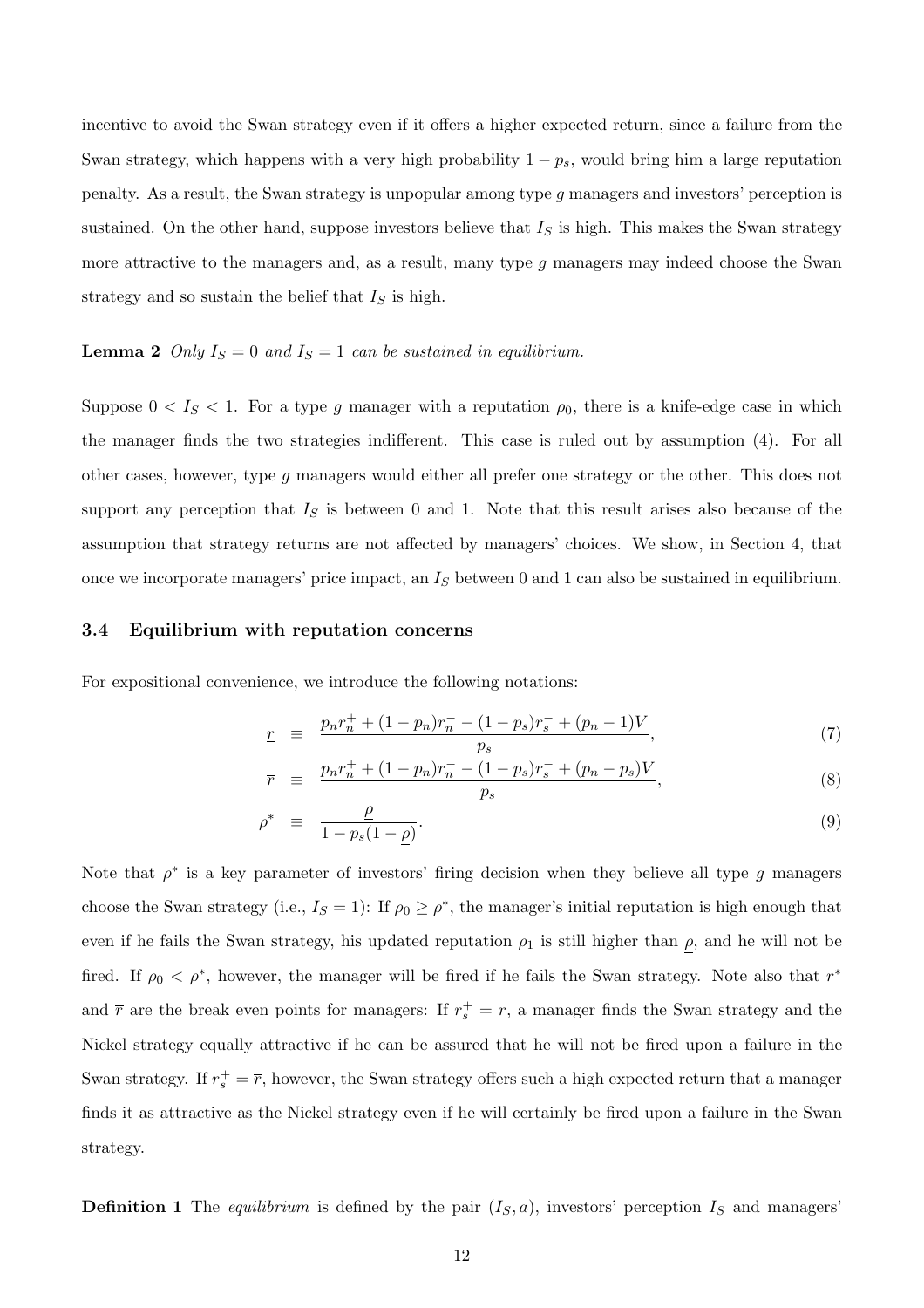action a, such that given the perception  $I<sub>S</sub>$ , managers find their action a solves (3), and given the managers' action  $a$ , investors' perception  $I<sub>S</sub>$  is supported.

Proposition 1 For the economy defined above, the equilibrium can be characterized by the following four cases.

1. If  $r_s^+ < r$ , there is a unique equilibrium with  $I_s = 0$  and  $a = N$ ;

- 2. If  $r_s^+ > \overline{r}$ , there is a unique equilibrium with  $I_s = 1$  and  $a = S$ ;
- 3. If  $\underline{r} < r_s^+ < \overline{r}$  and  $\rho_0 < \rho^*$ , there is a unique equilibrium with  $I_S = 0$  and  $a = N$ ;

4. If  $r \leq r_s^+ \leq \overline{r}$  and  $\rho_0 \geq \rho^*$ , there are two equilibria: In one equilibrium,  $I_s = 0$  and  $a = N$ , while in the other equilibrium,  $I_S = 1$  and  $a = S$ .

Proposition 1 can be visualized in Figure 1. The four cases describe how the resulting equilibrium changes as a function of the manager's reputation and of the attractiveness of the Swan strategy. In case 1, the Swan strategy offers such a low return that a manager would not choose it even if he were assured that he would not be fired upon a failure. Knowing this, investors correctly expect that  $I_s = 0$ . In case 2, however, the Swan strategy offers such a high return that a manager would choose it even if he would certainly be fired once he fails. Understanding this, investors correctly expect  $I_s = 1$ .



Figure 1: Equilibrium perceptions and strategy choices.

The reputation concern plays a more important role in cases 3 and 4, where the Swan strategy offers a higher expected return than the Nickel strategy, though not high enough to dominate the cost of being fired. Case 3 explains why the Nickel strategy is popular: when the manager's reputation is modest,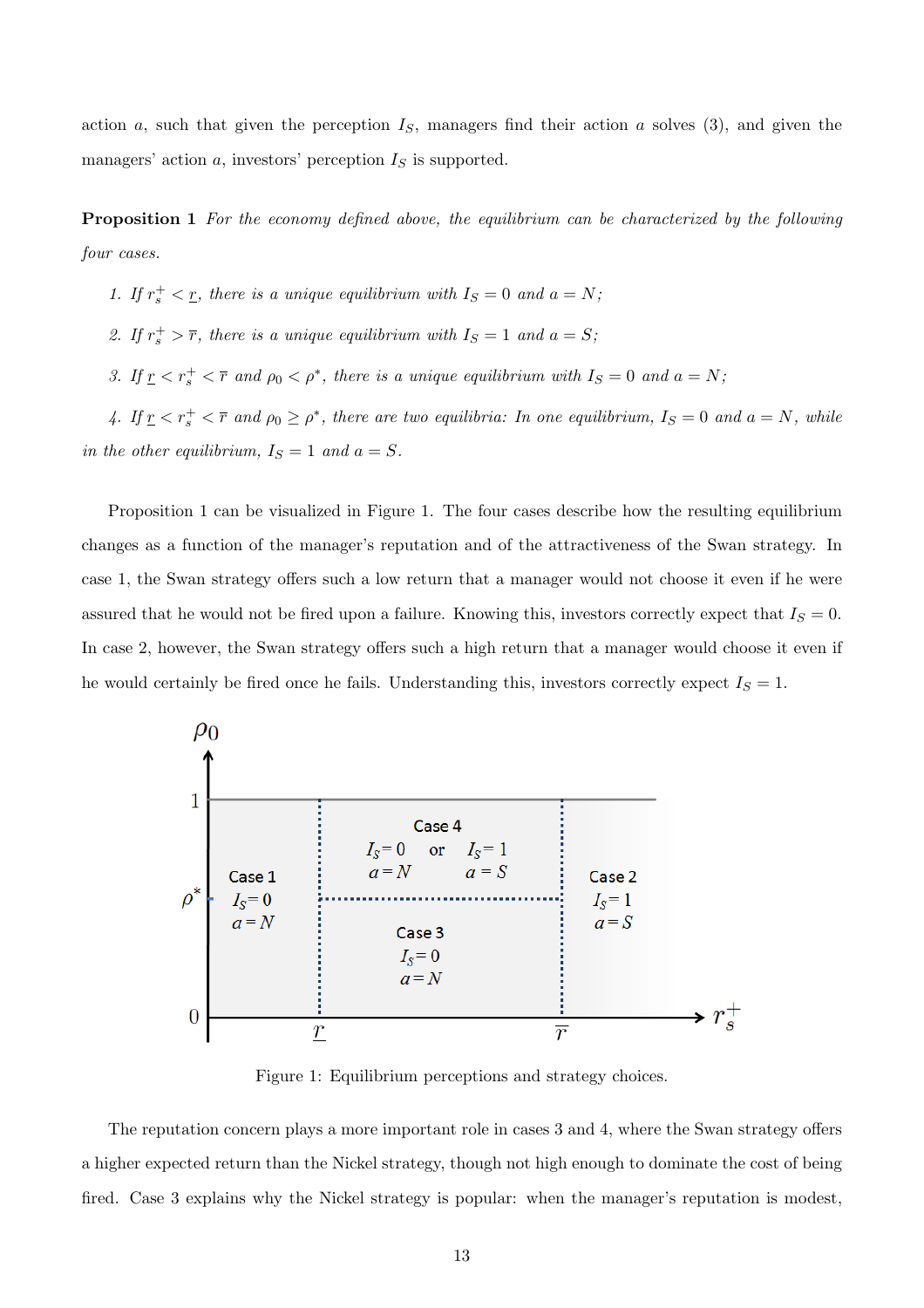he knows that his job is not secure and one failure in the Swan strategy is enough to cost him his job. As a result, the manager would choose to forgo the more profitable Swan strategy since it is associated with a high probability of failure  $1 - p_s$ . Anticipating this, investors correctly expect that no type g manager would choose the Swan strategy, i.e.,  $I_S = 0$ .

In case 4, the impact of reputation concern is more subtle and its interaction with investors' perception leads to multiple equilibria. Suppose investors believe that the Swan strategy is very popular among type g managers, i.e.,  $I_S$  is high, then, as noted in Lemma 1, a failure in the Swan strategy only leads to a small reputation loss. Since the managers in case 4 have a high initial reputation  $(\rho_0 \ge \rho^*),$ they will not be fired after a small downgrade in reputation. As a result, type  $g$  managers would be happy to invest in the more profitable Swan strategy, which supports investors' perception that  $I<sub>S</sub>$  is high. On the other hand, if investors believe that the Swan strategy is unpopular among type g managers (i.e.,  $I<sub>S</sub>$  is low), a failure in the Swan strategy would lead to a large downgrade in reputation and cost the manager his job. Hence, type  $g$  managers will avoid the Swan strategy, which again sustains investors' perception. Proposition 1 leads to a number of implications as follows.

#### 3.4.1 Reputation and performance

This proposition shows that reputation concerns can make the Nickel strategy popular among managers even if it offers a lower expected return. This naturally implies that reputation concerns can have a significant impact on a manager's performance. When a Swan opportunity arises, the managers with more reputation concerns – higher career value V or lower reputation  $\rho_0$  – are more reluctant to exploit it. As a result, holding managers' skill constant, the ones with fewer reputation constraints would outperform. Even persistent differences in returns over time are not necessarily reliable indicators of differences in managers' ability. They may simply reflect the differences in reputation concerns. This result complements the insight in Berk and Green (2004) that performance might not be a good measure of ability because high ability managers attract more assets and, due to decreasing returns to scale, do not necessarily deliver better performance.

This result also suggests that the overall return from the hedge fund industry is likely to be less impressive going forward. After the explosive growth of the hedge fund industry in the last few decades,<sup>13</sup> it is likely that more and more managers with mediocre reputation ( $\rho_0$  being close to  $\rho$ ) joined the industry. Due to their less convincing track records, these managers are more likely to forgo more

 $13$ For example, Fung and Hsieh (2006) document at least a ten-fold increase in assets under management, and a four-fold increase in number of funds, over the decade 1994–2004.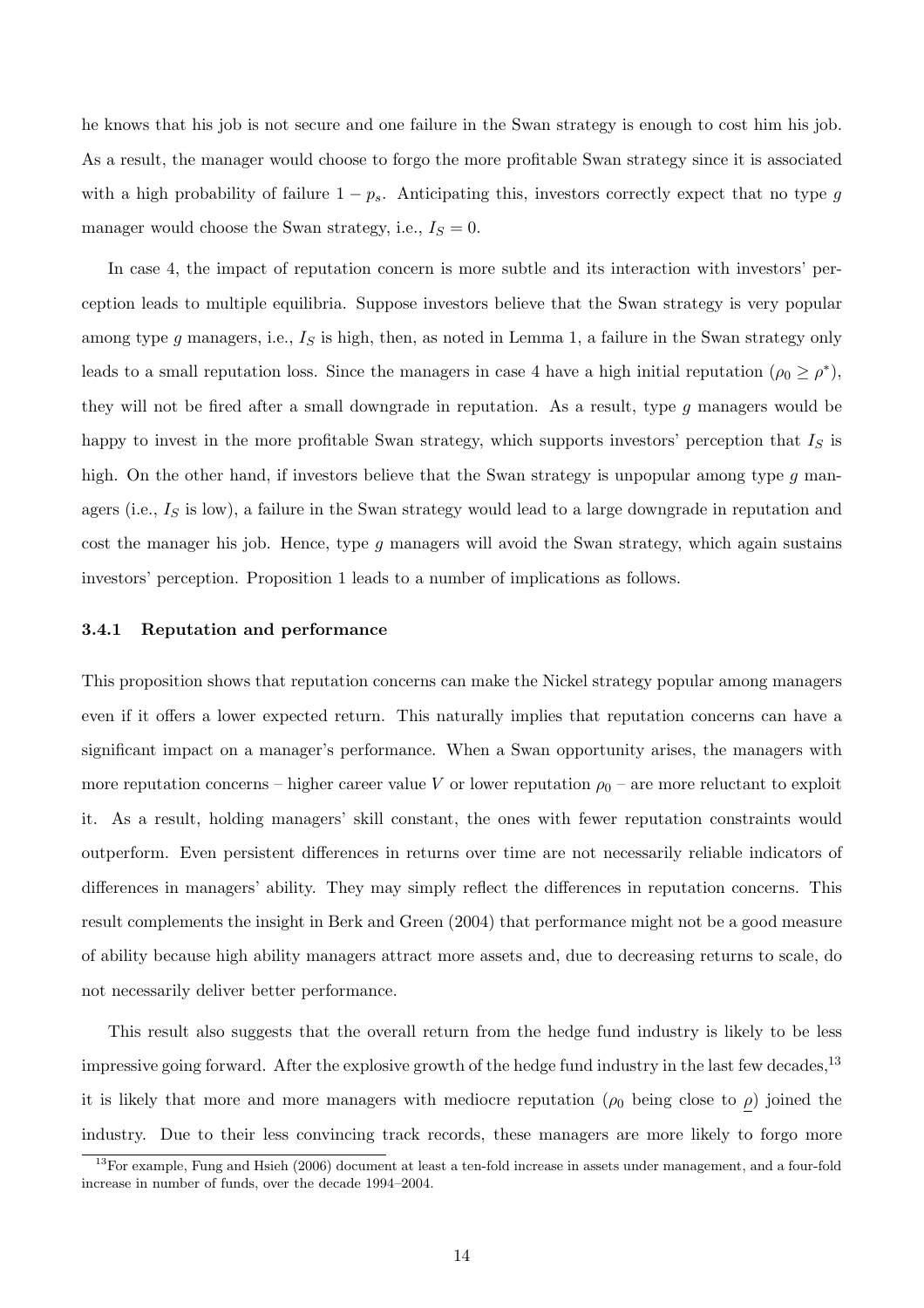profitable opportunities to avoid risking their career. This naturally leads to less impressive performance.

#### 3.4.2 Slow-moving capital and fads in hedge fund strategies

A number of implications arise from the multiple self-fulfilling equilibria. First, there are times when some strategies are excessively popular and others are unfashionable. Moreover, capital appears to be slow-moving from one strategy to another, leaving seemingly profitable opportunities unexploited. Once investors' perception begins to shift, however, it can lead to quick relocation in capital and have large impacts on the markets, even in the absence of fundamental news.

As noted earlier, multiple self-fulfilling equilibria are caused by the interaction between investors' perceptions and managers' choices. Once an equilibrium is established, neither the manager nor the investor has the incentive to unilaterally change his action. Suppose we are in a Nickel equilibrium. Even if the Swan strategy becomes more profitable (i.e.,  $r_s^+$  increases) a manager may still be unwilling to switch to the Swan strategy due to the risk of being fired. On the other hand, an investor doesn't have any incentive to unilaterally change his belief either (i.e., keep his manager after a failure  $r_s^-$ ) since only type b managers choose the Swan strategy in this equilibrium. This coordination problem between managers and investors may make a strategy remain popular for an extended period of time. Capital would appear to be slow-moving and profitable opportunities may not be able to attract capital right away.

Once the coordination problem is broken, however, the economy may quickly shift to the other equilibrium and the previously popular strategy hence suddenly goes out of fashion, replaced by a new one. One mechanism that can break the coordination problem is the attractiveness of alternative strategies. For example, if the Swan strategy now becomes sufficiently attractive (i.e.,  $r_s^+ > \overline{r}$ ) managers would be willing to choose the Swan strategy despite the risk of being fired. This will shift investors' perception and quickly bring the economy to the other equilibrium. Another possibility is that a series of dramatic losses in one strategy might be able to coordinate investors and managers so that the equilibrium would shift to the other strategy.

One example is the rise and fall of the convertible arbitrage strategy. According to the estimates in Mitchell, Pedersen and Pulvino (2007), convertible bond arbitrage funds had around \$40 billion in assets under management in the 4th quarter of 2004. After a series of disappointing returns, however, this strategy quickly ran out of fashion in 2005 and the total assets under management fell by half. Interestingly, they also noted that the typical convertible arbitrage strategy appeared to be more profitable in 2005 and this seemingly profitable opportunity appeared to remain present through September 2006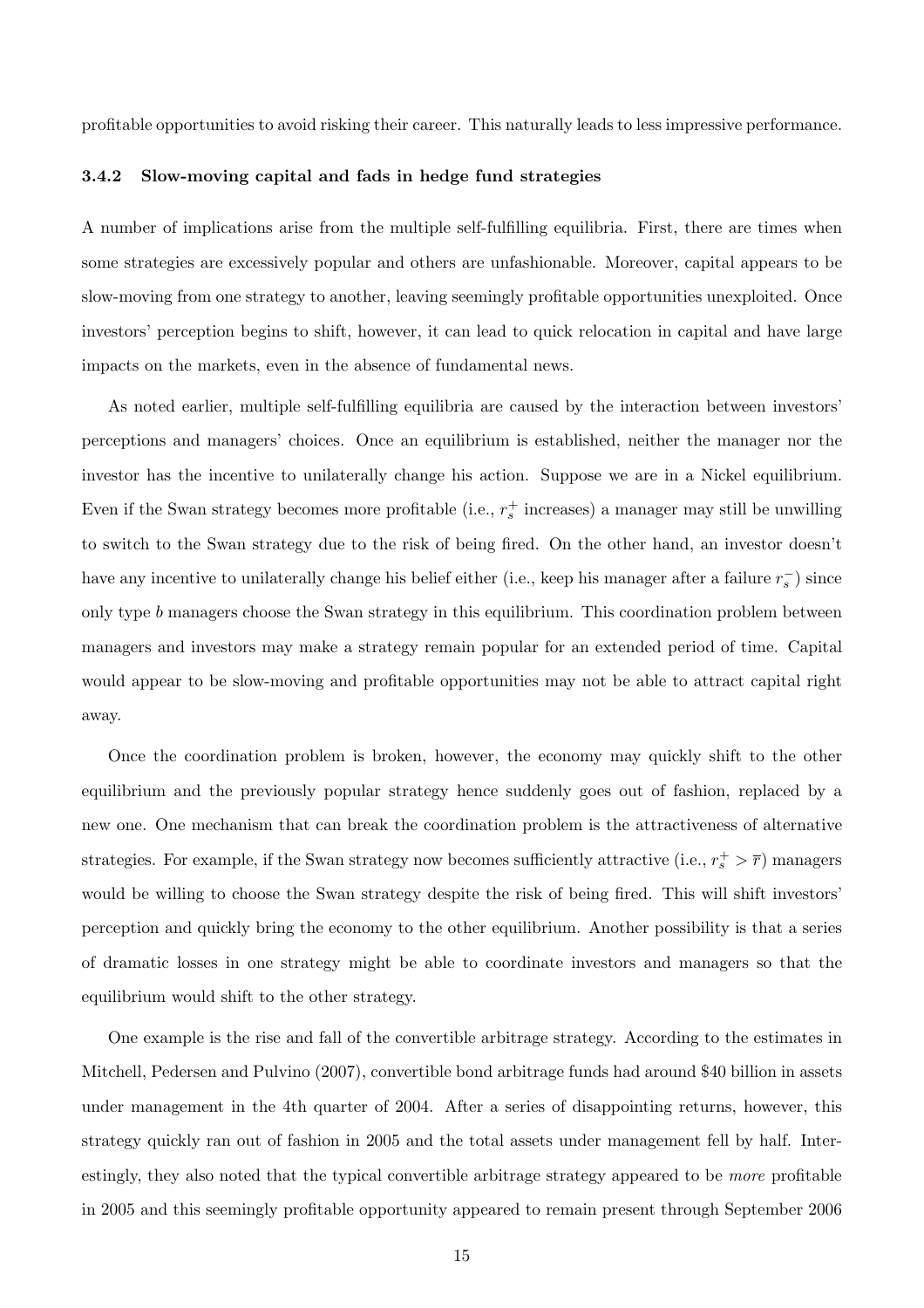(the end of their sample period). While it is hard to understand the extended shortfall of capital in this strategy based on standard market frictions, our model offers a natural explanation. It is possible that the poor performance in 2004 served to coordinate investors and managers, moving the economy into the equilibrium in which investors were "intolerant" to convertible bond arbitrage strategies and making fund managers wary about investing in this strategy. One empirically testable implication is that, all else being equal, poor performance from convertible bond arbitrage funds during intolerant times (2005 and 2006) should lead to larger outflows than comparably poor performance in the more tolerant times before 2004. Another example is the convergence trading strategy. When LTCM was enjoying its early success, convergence trading became very popular. This strategy, however, quickly lost its appeal after the LTCM crisis and the capital devoted to this strategy is estimated to have fallen by 90% (see, e.g., MacKenzie (2005)). As in the case of convertible bond arbitrage, one testable implication is that, all else being equal, poor performance from convergence trading strategies should lead to larger capital outflows after the LTCM crisis than comparably poor performance before the crisis.

## 3.5 Discussions on the model

### 3.5.1 Lock-up

The previous analysis takes the compensation contract as given. However, one might imagine that a properly designed contract might be able to eliminate the impact of managers' reputation concerns. For example, a longer lock-up period would allow the manager to have several chances to try the Swan strategy before investors could withdraw capital. This is essentially equivalent to making the strategy less like a bet on a small probability event. As a result, lock-up can mitigate the distortion caused by reputation concerns and the manager would be more willing to take the Swan strategy as long as it offers a higher expected return.<sup>14</sup> However, lock-ups may not be completely effective in solving the problems induced by reputation concerns because, as analyzed in Stein (2005), managers may have the incentive to signal their ability by voluntarily choosing a contract with a short or no lock-up.

#### 3.5.2 Communication between the investor and his manager

The model illustrates that multiple equilibria arise due to the coordination problem between the manager and the investor. It is, however, silent on which equilibrium should arise. One can imagine that communication between the investor and the manager can break the multiplicity and select the equilibrium. Depending on the parameter values, the investor may prefer one of the equilibria. If we interpret

<sup>&</sup>lt;sup>14</sup>A parallel argument concerns the "tenure clock" in academia. It is often argued that a longer "tenure clock" would encourage junior faculty to take on more ambitious, but risky, research projects.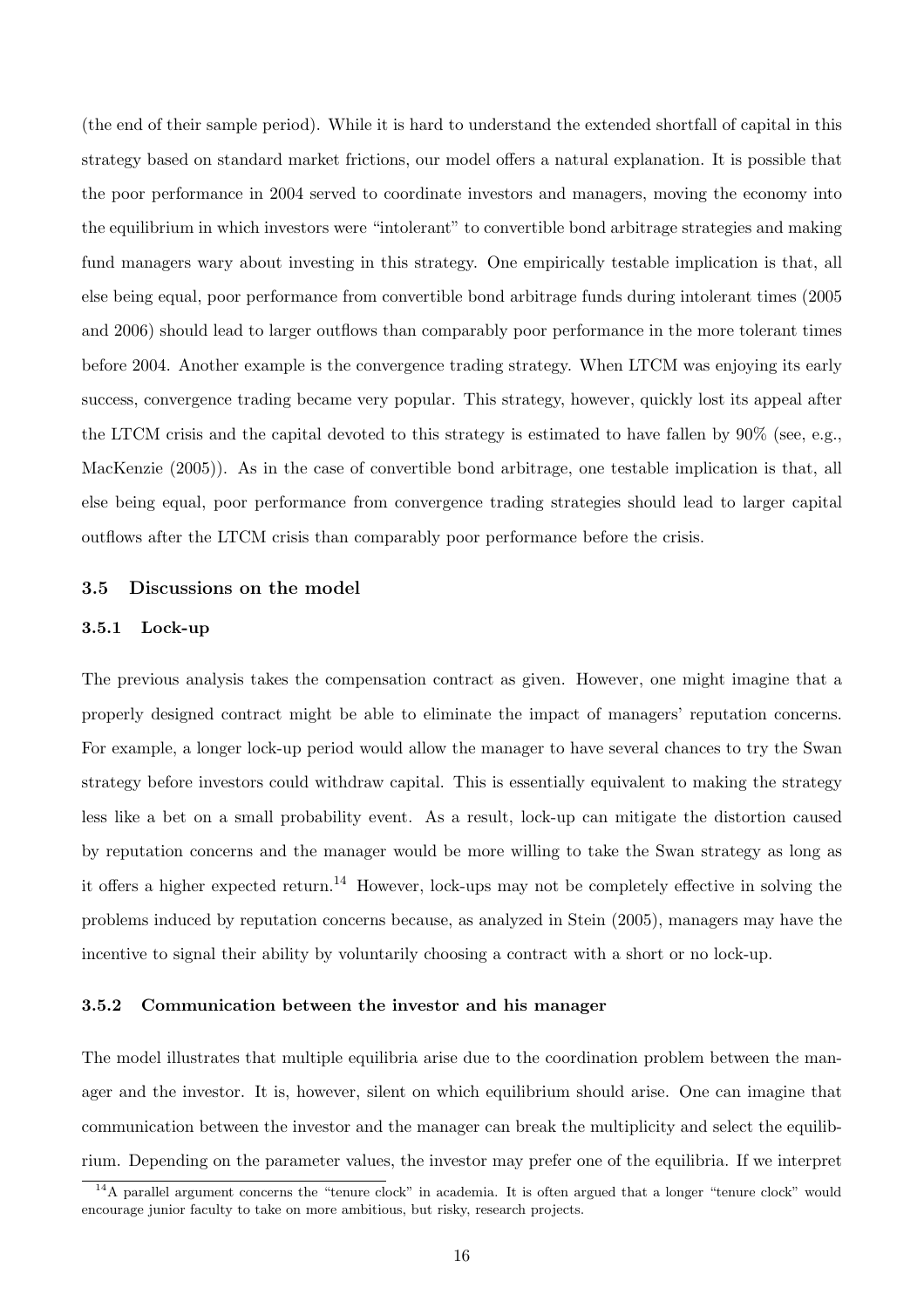the investor in our model literally as one individual, then it is possible that he can credibly communicate with the manager to make sure that his preferred equilibrium is obtained. For example, if the investor prefers the equilibrium with  $I_S = 1$ , he can commit not to fire the manager if he fails the Swan strategy, i.e., offer the manager a contract with a lock-up. If the investor prefers the equilibrium with  $I<sub>S</sub> = 0$ , however, he can offer the manager a contract that fires the manager if he fails the Swan strategy.

While this is a feasible mechanism to select equilibrium, it also has its limitations. For example, it would be less effective if we interpret the investor as a large number of individuals. When each individual has a small fraction of the fund, he cannot credibly communicate with the manager: Even if the investor personally commits that he will not withdraw his capital when the manager fails the Swan strategy, he cannot guarantee that other investors will do the same. We then have the same coordination problem and so obtain the same results as before.

#### 3.5.3 Relaxing simplifying assumptions

In the baseline model, we make a simplifying assumption that type b managers always get the low return no matter which strategy they choose. Two natural concerns about this assumption merit further examination. First, this assumption implies that type b managers always strictly prefer the Swan strategy since it offers a relatively higher return and the possibility of not being fired. This gives type  $g$  managers an incentive to choose the Nickel strategy to separate from type  $b$  managers. One might suspect that the popularity of the Nickel strategy in the baseline model is driven by this signalling motive induced by our simplifying assumption. The second concern regards the robustness of the intuition for the multiplicity of equilibria: Suppose investors believe that  $I<sub>S</sub>$  is high. As pointed out early, this makes the Swan strategy more attractive and, as a result, many type g managers may indeed choose the Swan strategy and so sustain the belief that  $I<sub>S</sub>$  is high. However, a high  $I<sub>S</sub>$  also makes the Swan strategy more attractive to type b managers. If type b managers also switch to the Swan strategy, it would make the strategy less appealing and hence type g managers may choose to avoid the Swan strategy. In the baseline model, this force is not at work because type b managers prefer Swan regardless of  $I<sub>S</sub>$ , but one might suspect that this may invalidate the intuition in a more general model.

We address these concerns here by showing that removing this simplifying assumption does not appreciably change the results. Suppose we modify the baseline model so that type b managers can now obtain the high Nickel strategy return  $r_n^+$  with a positive probability  $p'_n < p_n$ , and obtain the high Swan strategy return  $r_s^+$  with a positive probability  $p'_s < p_s$ . To isolate and address the first concern,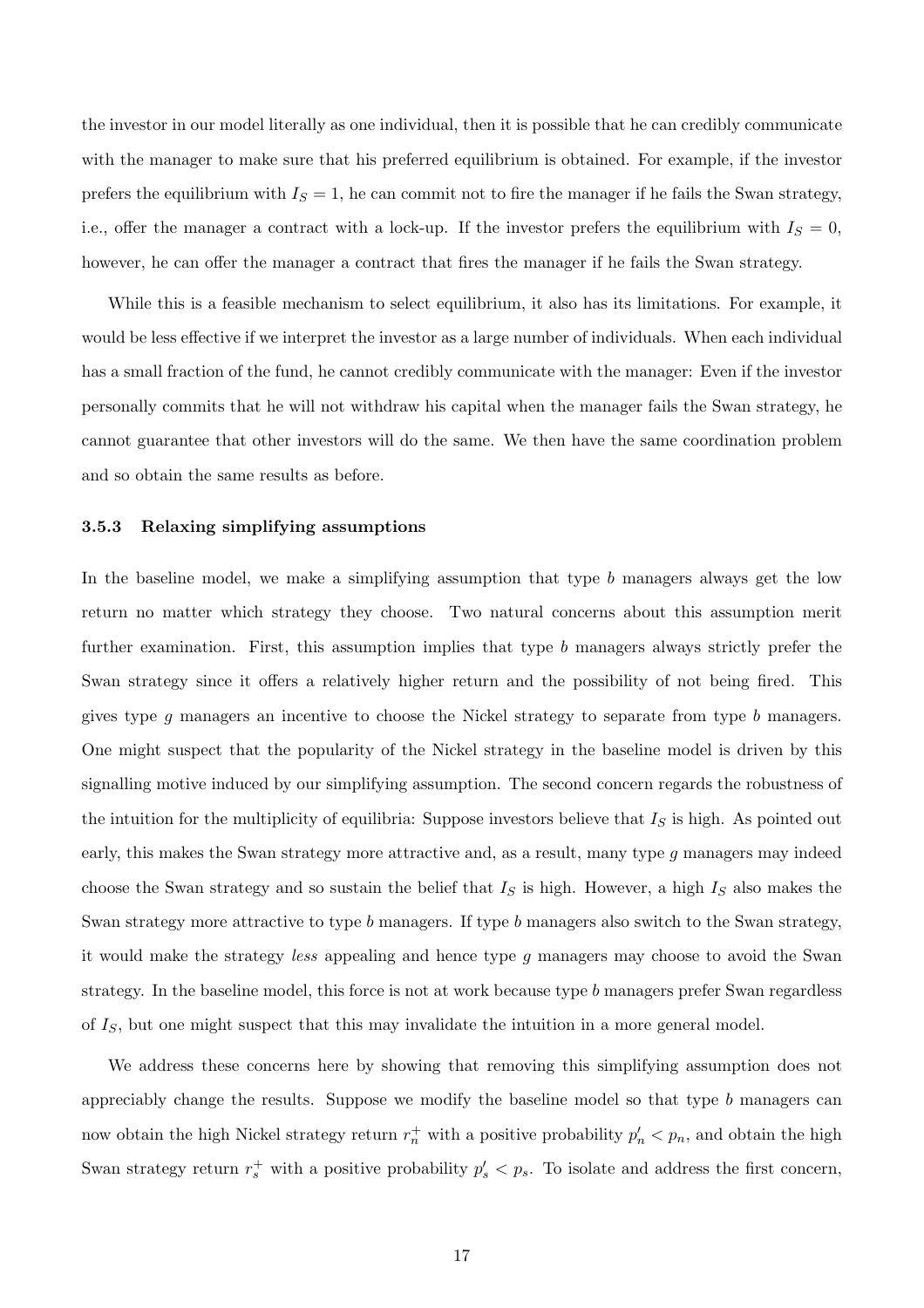we also assume that

$$
p'_n r_n^+ + (1 - p'_n) r_n^- = p'_s r_s^+ + (1 - p'_s) r_s^-.
$$
\n(10)

That is, type b managers earn identical expected returns from either the Nickel or the Swan strategies. This assumption implies that, in equilibrium, type b managers always copy type q managers to minimize the probability of being fired. This makes it impossible for type g managers to separate themselves out and so shuts down the signalling mechanism in the first concern.

Note that a manager's posterior reputation is now affected not only by the investors' perception  $I<sub>S</sub>$ , the fraction of the type g managers that choose the Swan strategy, but also by the perception  $I'_{S}$ , the fraction of the type b managers that choose the Swan strategy. The perceived probability for a type b manager to fail the Swan strategy,  $Pr(r_s^-|b)$ , is given by

$$
\Pr(r_s^-|b) = (1 - p'_s) \times I'_S,\tag{11}
$$

When a manager fails the Swan strategy, the reputation cost  $\rho_0 - \rho_1$  is affected by both  $I_S$  and  $I'_S$ . Parallel to Lemma 1, we now have  $\frac{\partial(\rho_0 - \rho_1)}{\partial I_S} < 0$  and  $\frac{\partial(\rho_0 - \rho_1)}{\partial I_S'} > 0$ . If investors believe that the Swan strategy is unpopular among type  $g$  managers (i.e.,  $I_S$  is low), then they would be "intolerant" to the failure, leading to a large reputation penalty,  $\rho_0 - \rho_1$ . On the other hand, if investors believe that the Swan strategy is unpopular among type b managers (i.e.,  $I'_{S}$  is low), then they would be "tolerant" to the failure from the Swan strategy, leading to a small reputation penalty  $(\rho_0 - \rho_1)$ . Also similar to Lemma 2, only  $I_S = I'_S = 0$  and  $I_S = I'_S = 1$  can be sustained in equilibrium.

**Definition 2** The equilibrium for the economy in this subsection is defined by  $(I_S, I_S', a, a')$ , investors' perceptions  $I_S$ ,  $I'_S$ , type g managers' action a and type b managers' action a', such that given the perceptions  $I_S$  and  $I'_S$ , managers find their action a or a' solves (3), and given the managers' action a and  $a'$ , investors' perceptions  $I_S$  and  $I'_S$  are supported.

**Proposition 2** For the economy defined in this subsection, the equilibrium can be characterized by the following four cases.

- 1. If  $r_s^+ < r$ , there is a unique equilibrium with  $I_s = I'_s = 0$  and  $a = a' = N$ ;
- 2. If  $r_s^+ > \overline{r}$ , there is a unique equilibrium with  $I_S = I'_S = 1$  and  $a = a' = S$ ;
- 3. If  $\underline{r} < r_s^+ < \overline{r}$  and  $\rho_0 < \rho^*$ , there is a unique equilibrium with  $I_S = I_S' = 0$  and  $a = a' = N$ ;

4. If  $r \leq r_s^+ \leq \overline{r}$  and  $\rho_0 \geq \rho^*$ , there are two equilibria: In one equilibrium,  $I_S = I_S' = 0$  and  $a = a' = N$ , while in the other equilibrium,  $I_S = I'_S = 1$  and  $a = a' = S$ .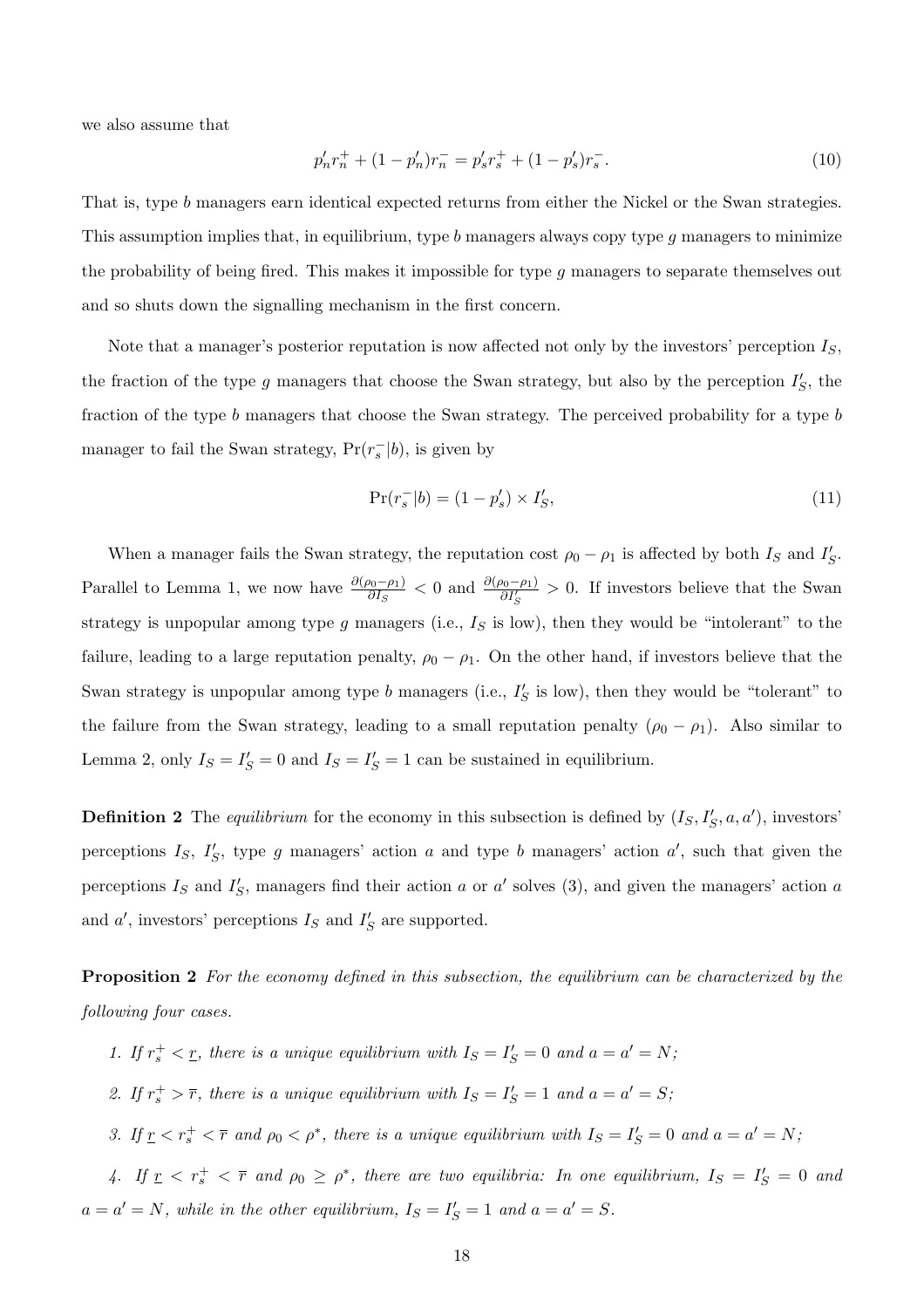This proposition shows that type  $g$  managers have the same strategy as in Proposition 1 and type b managers always mimic type g ones. It thus addresses the two concerns raised at the beginning of this subsection. The popularity of the Nickel strategy is driven by the fact that it offers managers a higher probability of success and thus protects their reputation, not entirely by a desire to play a separating strategy. In addition, the fact that type  $b$  managers can easily mimic type  $q$  managers does not invalidate the intuition that the interaction between investors' perception and managers' reputation leads to multiple self-fulfilling equilibria.

Note that the assumption in  $(10)$  simplifies type b managers' choice: since the two strategies offer the same expected return, type  $b$  managers always want to mimic type  $g$  managers as long as reputation has a positive value. This assumption can be relaxed: as long as the difference between the expected returns of the two strategies is not too large relative to the reputation value  $V$ , the equilibrium will remain the same as summarized in Proposition 2. Only in the relatively less interesting case where the reputation value is dominated by the difference in the expected returns of the two strategies, would separating equilibria emerge: Intuitively, if a type b manager can achieve a higher expected return by deviating from type g managers' strategy, he faces the tradeoff between the higher expected return and revealing his type. Type b managers would only be happy to reveal their type if the reputation value is small relative to the higher expected return. Finally, the assumption that a manager will always be fired if he obtains a return  $r_n^-$  can also be removed. In fact, removing this assumption complicates the algebra but only leads to minor changes in Proposition 2.<sup>15</sup>

#### 3.5.4 Further discussions on robustness

As one of the main results in this paper, the fragile nature of the equilibrium with reputation concerns is likely to be a general and robust phenomenon. Suppose investors believe that a certain strategy is popular among talented managers. As noted earlier, investors would be tolerant to failures in this strategy. This leads to a self-fulfilling equilibrium in which this strategy is popular among talented managers as long as tolerance attracts more talented managers than untalented managers to this strategy. This condition is satisfied in Section 3.1 since the untalented managers' strategy does not respond to investors' tolerance. Moreover, this condition also holds in the extended model in Section 3.5.3, where both talented and untalented managers' strategies respond to investors' tolerance.

The above intuition suggests that the multiple equilibria result is likely to hold generally as long as investors' tolerance is "more attractive" to talented managers than to untalented managers. For

<sup>&</sup>lt;sup>15</sup>The results are omitted for brevity and are available upon request.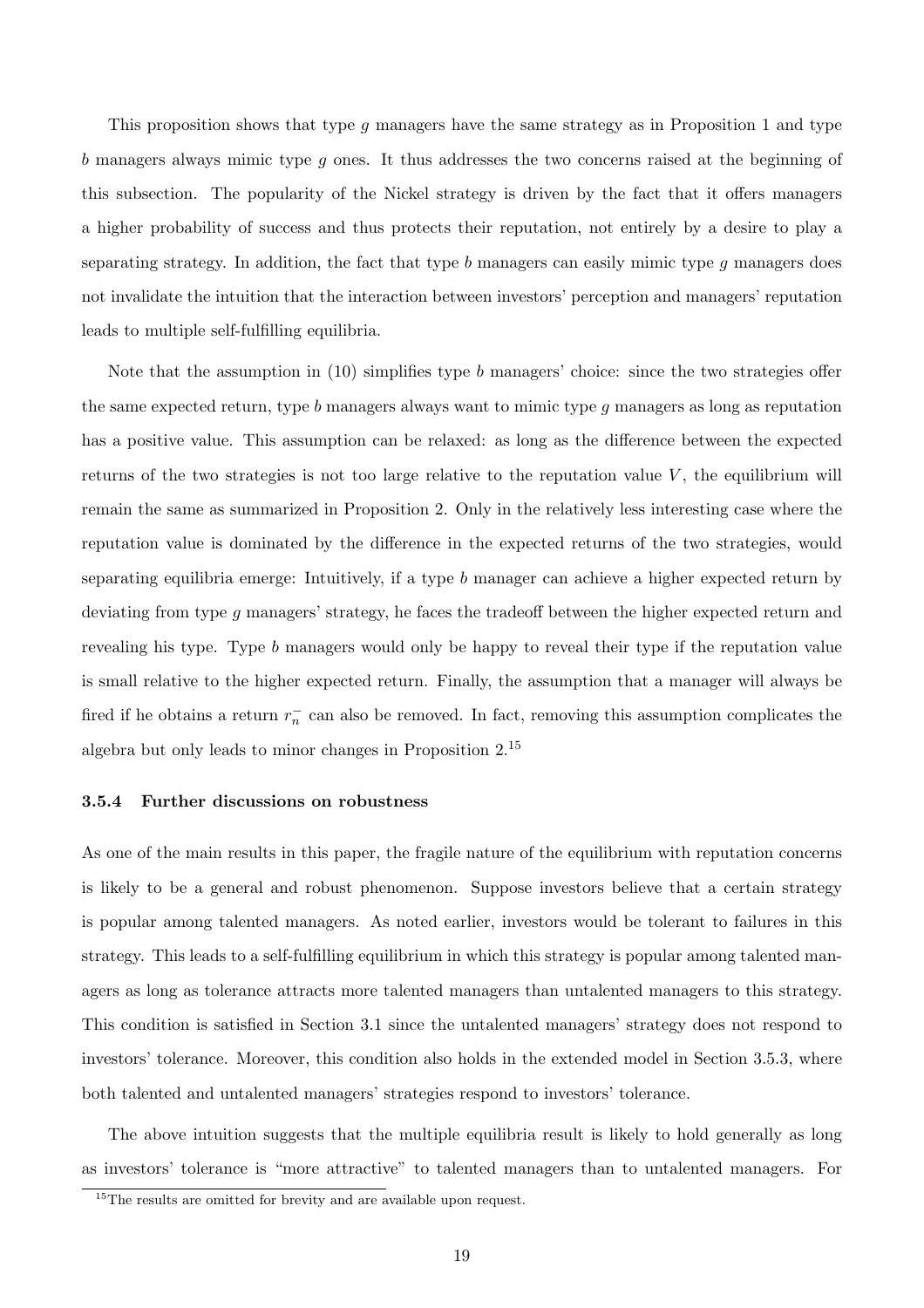example, let's now step out of our model and consider the case where managers are not perfectly "moveable", i.e., they don't have complete freedom in choosing their strategies. One can expect the main results in our earlier models to go through if talented managers are more movable; that is, when sensing that investors are tolerant about a certain strategy, talented managers are more likely to be able to implement this strategy. For example, talented manages are more likely to be able to recruit necessary personnel to set up a fund to exploit the strategy. Another, perhaps simpler, interpretation is the following. Suppose there are a small number of untalented managers whose strategies are randomly assigned. All other managers (both talented and untalented) can freely choose their strategies. It is easy to see that this situation is equivalent to assuming talented managers are more movable and that, based on the earlier intuition, multiple equilibria arise.

Finally, note that the intuition for the multiple equilibria result is independent of the distribution of strategy returns, and hence the fragility of the equilibrium with reputation concerns is a general phenomenon and is not restricted to economies with Nickel and Swan strategies.

## 4 Price impact

### 4.1 Economic set-up

The baseline model abstracts away from fund managers' impact on market prices, since the strategy returns are exogenously given. In practice, however, it appears that when a large volume of hedge fund capital flows into or out of a given strategy, it would put pressure on the underlying asset prices. For example, Mitchell, Pedersen and Pulvino (2007) show that the expected return from a typical convertible bond arbitrage strategy appears to have increased when many convertible bond arbitrage funds withdrew their capital in 2005. This section generalizes the baseline model to incorporate these price impacts.

We assume there is a continuum of managers, which is normalized to 1. There are  $\alpha_g$  type g managers and  $\alpha_b$  type b managers, with  $\alpha_g + \alpha_b = 1$ . All managers have the same initial reputation  $\rho_0 = \alpha_g$ . In contrast to the baseline model, managers' choices now affect the strategy returns. Motivated by the evidence in Mitchell, Pedersen and Pulvino (2007), we assume that the expected return of a strategy decreases when more managers implement the strategy. In particular, to simplify the analysis, we assume the gross return of the Nickel strategy,  $\tilde{R}_n$ , is given by

$$
\tilde{R}_n = R_n(1 - k_n X_n), \quad \text{with } 0 \le k_n \le 1,
$$
\n
$$
(12)
$$

where  $R_n = r_n+1$  for  $r_n$  given by (1),  $k_n$  is a constant, and  $X_n$  is the number of managers implementing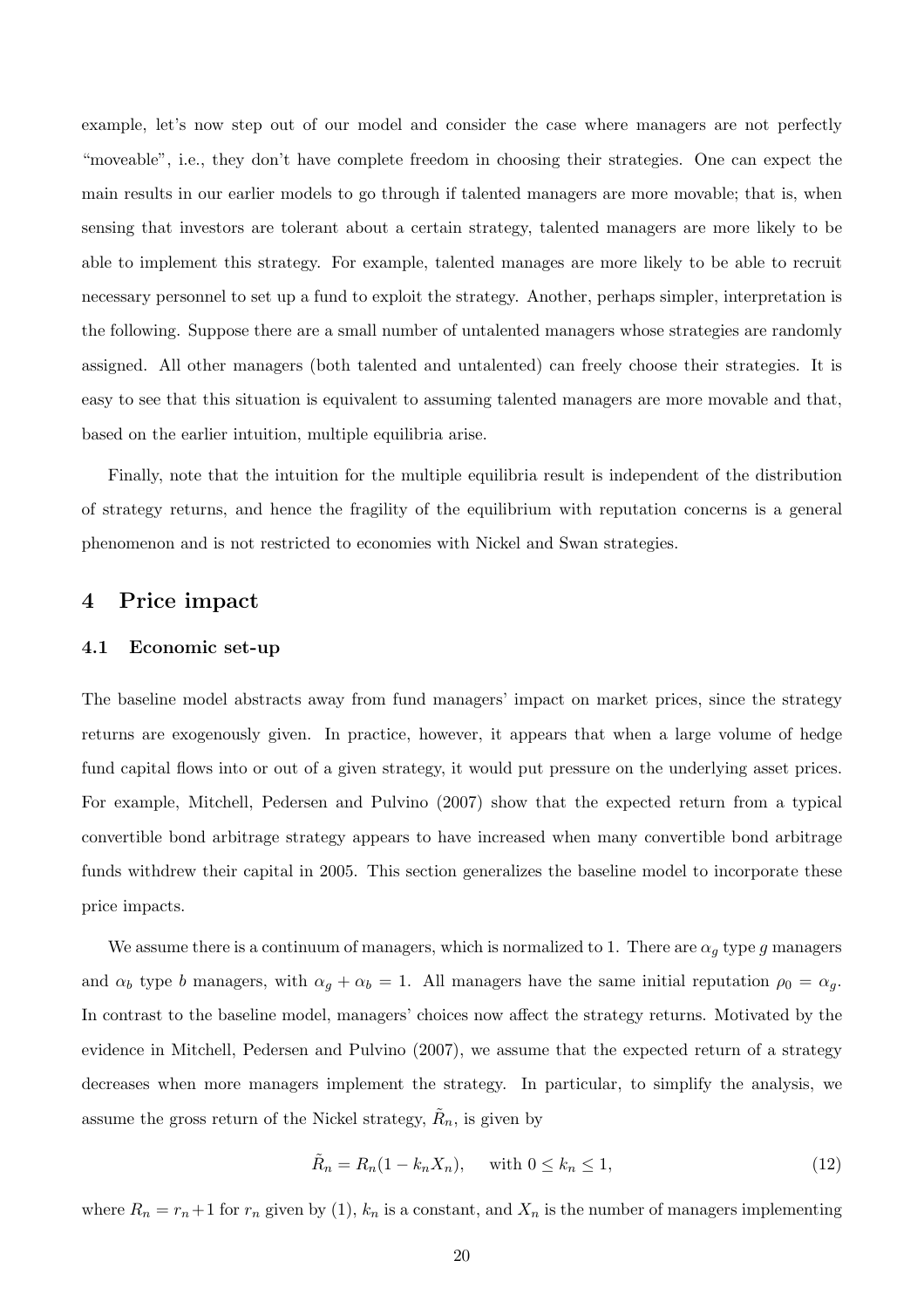this strategy. That is,  $R_n$  is the gross return of the Nickel strategy without the impact of the managers and the specification (12) implies that the "post-impact" return of the strategy decreases when it is chosen by more managers. This captures the notion that when managers implement their strategies, prices move against them (i.e., prices increase when managers need to buy but decrease when they need to sell) and this lowers the strategy's profitability. The parameter  $k_n$  measures the strength of this impact;  $k_n = 0$  implies that managers have no price impact and so includes the baseline model as a special case. We can interpret  $k_n$  as a measure of the liquidity of the markets on which the Nickel strategy is implemented. The higher the  $k_n$ , the more illiquid the underlying markets are. Similarly, we assume the gross return of the Swan strategy,  $\tilde{R}_s$ , is given by

$$
\tilde{R}_s = R_s(1 - k_s X_s), \quad \text{with } 0 \le k_s \le 1,
$$
\n
$$
(13)
$$

with  $R_s = r_s + 1$ ,  $r_s$  given by (2),  $k_s$  a constant representing the liquidity in the underlying markets, and  $X_s$  the number of managers choosing the Swan strategy.

Parallel to the assumption in Section 3.1, we assume that

$$
R_n^- \ll R_s^- (1 - k_s) < R_n^+ \ll R_s^+ (1 - k_s),\tag{14}
$$

i.e., these two strategies offer returns representing the distributions of a Nickel strategy and a Swan strategy. The rest of the economy is unchanged from the baseline model of Section 3.1. In particular, we assume that the distributions of  $r_n$  and  $r_s$  are given by (1) and (2) for type g managers, and that type b managers always fail their strategies. Hence, as in the argument in Section 3.1, type b managers always prefer the Swan strategy in the equilibrium, since under (14), the Swan strategy offers a relatively higher return and the chance of not being fired. Let's use  $f_n$  to denote the fraction of type g managers who choose the Nickel strategy and  $f_s = 1 - f_n$  the fraction who choose the Swan strategy. We then have  $X_n = f_n \alpha_g$  and  $X_s = f_s \alpha_g + \alpha_b$ . The equilibrium is similarly defined as follows

**Definition 3** The *equilibrium* for the economy in this section is defined by  $(I_S, \tilde{R}_n, \tilde{R}_s, f_s)$ , so that given the perception  $I_S$  and the returns  $(\tilde{R}_n, \tilde{R}_s)$ , a fraction  $f_s$  of type g managers choose the Swan strategy while  $1 - f_s$  type g managers choose the Nickel strategy, and that, given the managers' choices  $f_s$ , investors' perception  $I_S$  and the returns  $\tilde{R}_n$ ,  $\tilde{R}_s$  are supported, i.e.,  $I_S = f_s$  and  $\tilde{R}_n$ ,  $\tilde{R}_s$  are given by (12) and (13).

To construct the equilibrium, it is helpful to decompose the problem into two simpler ones. First, the investors' problem is to form their perception of the managers' strategy choice and, based on this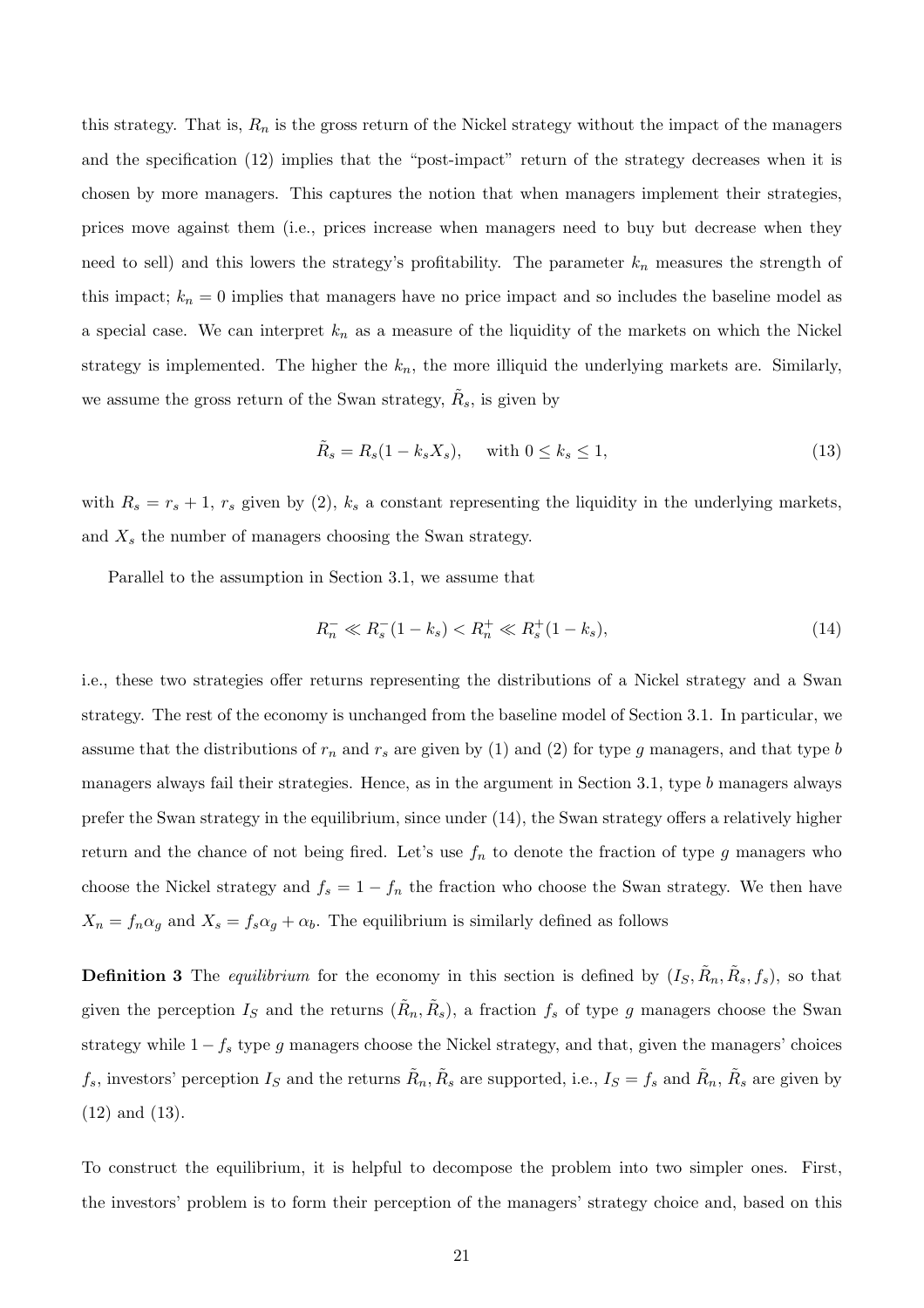perception, update their managers' reputation and fire their managers at  $t = 1$  only if the reputation falls below  $\rho$ . Second, the managers' problem is to take investors' perception and strategy returns as given to maximize their expected financial compensation and reputation value at  $t = 1$ . These two problems are intertwined: Investors' perception of the managers' choices  $I<sub>S</sub>$  can only be maintained in equilibrium if it is consistent with the managers' actual choices  $f_s$ , which simultaneously affect the equilibrium returns  $\tilde{R}_n, \tilde{R}_s$ . At the same time, these equilibrium returns are the bases on which the investors form their belief about the managers' choices  $I<sub>S</sub>$ . We now analyze these two components one by one before turning to the consistency conditions to construct the equilibrium.

#### 4.2 Investors' problem

The investors' problem is to decide whether to fire their manager once the strategy return is realized. In our model, investors always prefer to keep their managers after a favorable outcome  $r_s^+$  or  $r_n^+$  because due to their success, these managers' reputations will have risen even above the level that warranted their initial hiring. When a manager earns the outcome  $r_n^-$ , on the other hand, we simplify the analysis by assuming that investors will fire him.<sup>16</sup> Lastly, when a manager earns  $r_s^-$ , investors' optimal behavior is summarized in the following Lemma.

#### Lemma 3 Denote

$$
I_s^* \equiv \frac{\rho(1-\rho_0)}{\rho_0(1-\rho)(1-p_s)}.
$$

If a manager fails the Swan strategy, investors fire him if  $I_s < I_s^*$ , and retain him if  $I_s \geq I_s^*$ .

As noted in Lemma 1, investors are more "tolerant" of the failure from the Swan strategy if the strategy is popular among type g managers (i.e.,  $I_S$  is high). Lemma 3 shows that  $I_s^*$  is the threshold popularity for the Swan strategy above which the reputation cost from a failure in the Swan strategy will be small enough that the manager will not be fired.

#### 4.3 Managers' problem

The following Lemma describes type g managers' response to investors' firing decisions.

**Lemma 4** If managers expect that they will not be fired upon a failure in the Swan strategy,  $f_s = \overline{f}$ ;

 $16$ As in the baseline model, this assumption is not crucial for our main results. Relaxing this assumption *increases* the attractiveness of the Nickel strategy, amplifying our results.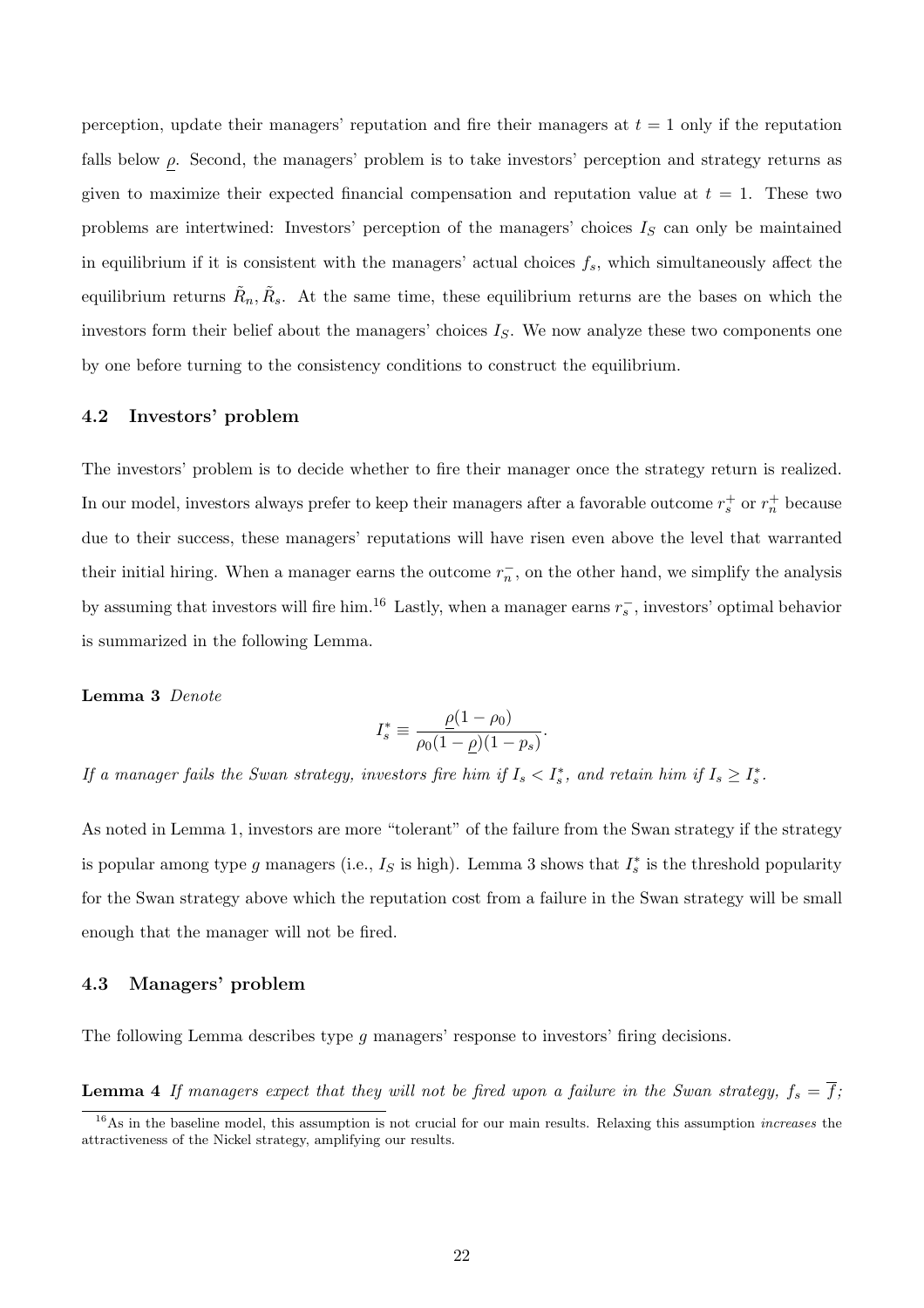on the other hand, if they know they will be fired if they fail the strategy,  $f_s = f$ , where

$$
\underline{f} \equiv \begin{cases} 0 & \text{if } f_1 \le 0, \\ f_1 & \text{if } f_1 \in (0, 1), \\ 1 & \text{if } f_1 \ge 1, \end{cases}
$$
 (15)

$$
\overline{f} = \begin{cases}\n0 & \text{if } f_2 \le 0, \\
f_2 & \text{if } f_2 \in (0, 1), \\
1 & \text{if } f_2 \ge 1,\n\end{cases}
$$
\n(16)

and

$$
f_1 \equiv \frac{E[R_s](1 - k_s \alpha_b) - E[R_n](1 - k_n \alpha_g) + V(p_s - p_n)}{E[R_n]k_n \alpha_g + E[R_s]k_s \alpha_g},
$$
\n(17)

$$
f_2 \equiv \frac{E[R_s](1 - k_s \alpha_b) - E[R_n](1 - k_n \alpha_g) + V(1 - p_n)}{E[R_n]k_n \alpha_g + E[R_s]k_s \alpha_g}.
$$
 (18)

It is easy to see that  $\underline{f} \leq \overline{f}$ , that is, more managers would choose the Swan strategy when they are assured that they won't be fired upon a failure. Given investors' firing decisions, the more appealing strategy will attract more type  $g$  managers, which in turn will reduce the expected return of the strategy. In equilibrium, type g managers will only be present in both strategies if the two strategies offer identical value (i.e., the expected financial compensation plus reputation value) to a manager. In extreme cases, all type g managers may concentrate on one strategy if it offers such a high value that even after the price impact of all type g managers it still dominates the other strategy.

Suppose, for instance, investors' perceptions about the popularity of the Swan strategy lead them to fire their managers who fail the Swan strategy. Then, the Swan and Nickel strategies are indifferent to type g managers if and only if

$$
E[\tilde{R}_s] + p_s V = E[\tilde{R}_n] + p_n V.
$$
\n(19)

The above is a linear equation of  $f_s$ . The left hand side, representing the value of the Swan strategy, decreases in  $f_s$  and the right hand side, representing the value of the Nickel strategy, increases in  $f_s$ . It is easy to verify that the solution of equation (19) is given by  $f_1$  in (17). If  $f_1 \in (0,1)$ , then in equilibrium, a fraction  $f_1$  of type g managers choose the Swan strategy and  $1-f_1$  of them choose the Nickel strategy and these two strategies are indifferent to them. If  $f_1 \geq 1$ , it implies that the Swan strategy is so attractive that even if all type g managers implement this strategy (and decrease its profitability), it still dominates the Nickel strategy. Hence, all type g managers choose the Swan strategy. If  $f_1 \leq 0$ , however, it implies that the Swan strategy is so unattractive that it is dominated by the Nickel strategy even if all type g managers choose the Nickel strategy. Hence, all type g managers choose the Nickel strategy. This leads to the results in (15). From a similar argument, we obtain the results in (16).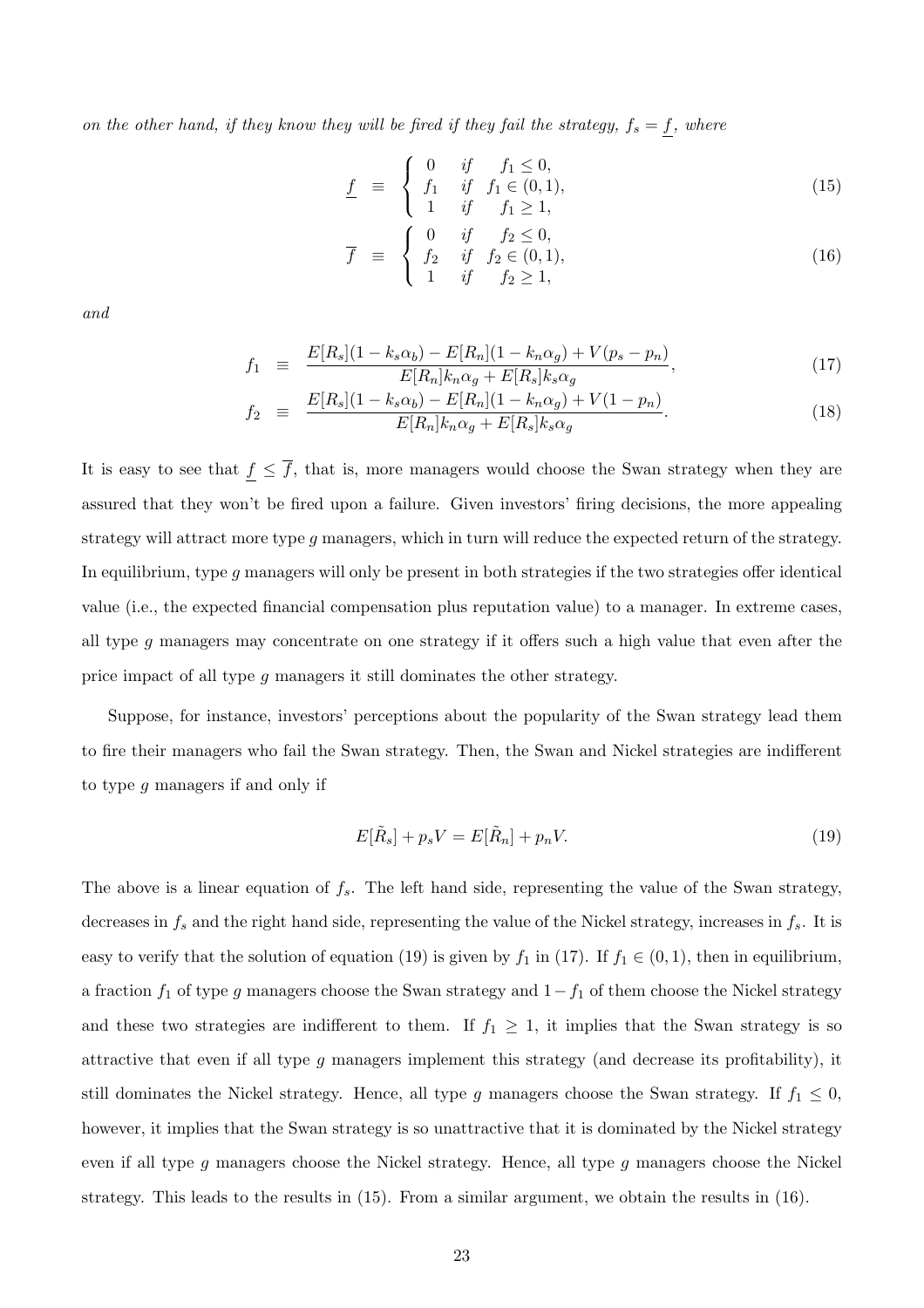#### 4.4 Equilibrium with price impact

With the results on the investors' firing decisions (Lemma 3) and the managers' responses (Lemma 4), we can now construct the equilibrium as the following.

**Proposition 3** For the economy defined above, the equilibrium can be characterized by the following three cases.

1. If  $\overline{f} < I_S^*$ , there is a unique equilibrium with  $I_S = f_s = f$ , where investors fire their managers who fail the Swan strategy;

2. If  $I_S^* \leq \underline{f}$ , there is a unique equilibrium with  $I_S = f_s = \overline{f}$ , where investors keep their managers who fail the Swan strategy;

3. If  $\underline{f} < I_S^* \leq \overline{f}$ , there are two equilibria: In one equilibrium,  $I_S = f_s = \underline{f}$  and investors fire their managers who fail the Swan strategy, while in the other equilibrium,  $I_S = f_s = \overline{f}$  and investors keep their managers who fail the Swan strategy;

In all three cases the strategy returns,  $\tilde{R}_n$  and  $\tilde{R}_s$ , are given by (12) and (13), with the corresponding  $f_s$  substituted in.

As in the baseline model, cases 1 and 2 are straightforward. The Swan strategy return in case 1 is so unattractive that even if managers were assured that they would not be fired when they failed the Swan strategy, only  $\overline{f}$  of type g managers would have chosen this strategy. Since  $\overline{f} < I_S^*$ , i.e., the Swan strategy is not sufficiently popular among type g managers, Lemma 3 implies that investors would actually fire managers who fail the strategy. Understanding this, Lemma 4 implies that an even smaller fraction  $f$  of type  $g$  managers would choose the Swan strategy. Therefore, in equilibrium, investors believe only  $f$  of type  $g$  managers would choose the Swan strategy and fire the managers who fail it. Similarly, in case 2, the Swan strategy return is so appealing that it can attract more than  $I_S^*$  of type g managers even if investors fire managers who fail the Swan strategy. Since the Swan strategy is so popular among type g managers, Lemma 3 implies that investors would prefer not to fire the managers who fail the Swan strategy. Knowing this, as implied by Lemma 4,  $\overline{f}$  type g managers would actually choose the Swan strategy in equilibrium.

For the same intuition as in the baseline model, the interaction between managers' reputation concerns and investors' perceptions leads to multiple equilibria in case 3. If investors believe that the Swan strategy is popular among type q managers, the reputation penalty from a failure in the Swan strategy is low and so won't cost the manager his job. This makes the Swan strategy more attractive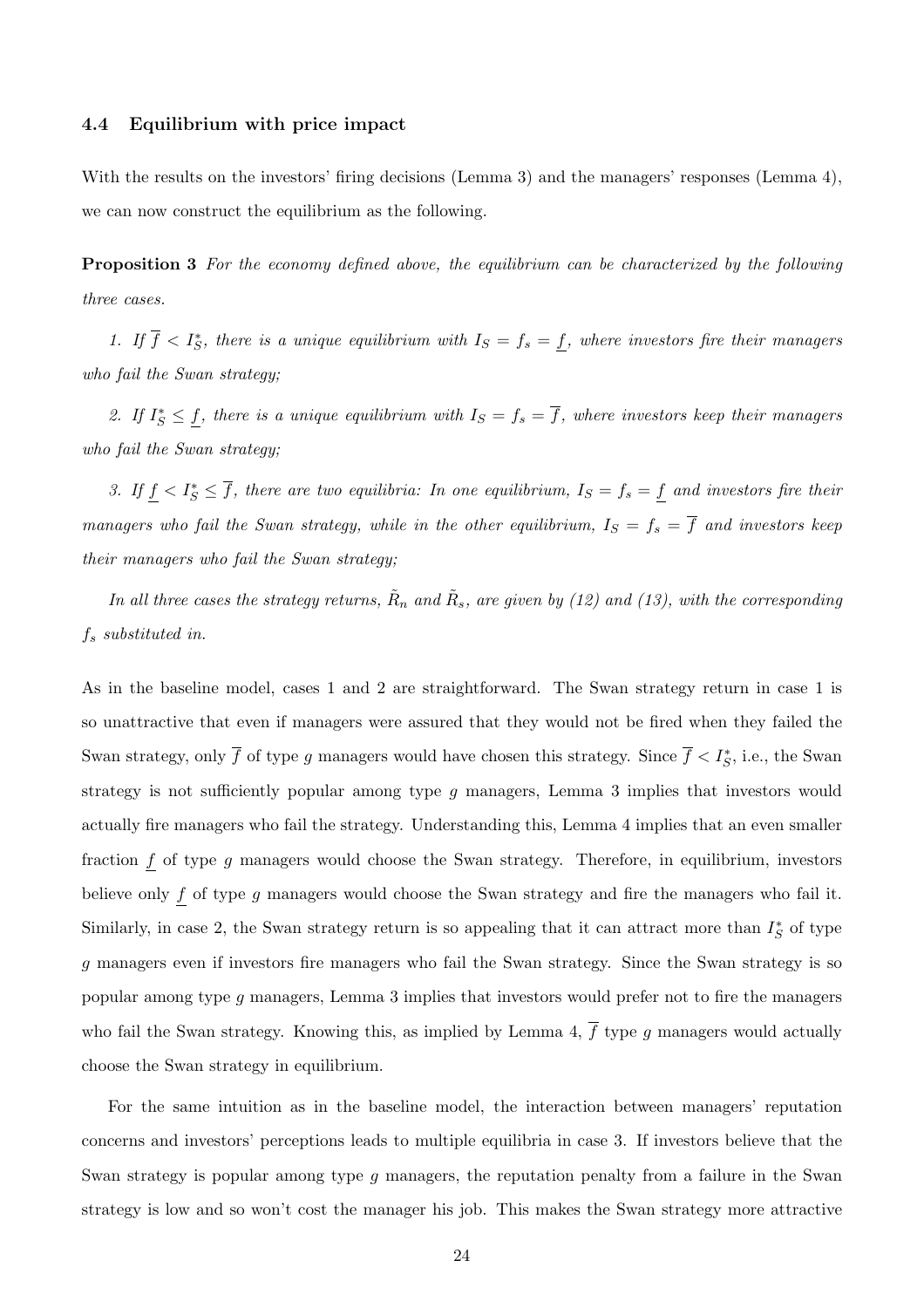and popular among type g managers (i.e.,  $\overline{f}$  type g managers choose the Swan strategy), sustaining investors' belief. Similarly, if investors believe instead that the Swan strategy is unpopular among type  $g$  managers, the high reputation penalty from failing the Swan strategy means only  $f$  type  $g$  managers would choose the strategy, again sustaining investors' perception.

In addition to illustrating the robustness of the main implications from the baseline model, the set-up in the current section also leads to a number of new insights. The first is that a shift in investors' perception can lead to a different equilibrium, which means drastic capital relocation and price changes without any news about the fundamentals. As noted in case 3 of Proposition 3, when the Swan strategy is popular it attracts  $\bar{f}$  of type g managers. Hence, the expected return of this strategy is

$$
E[\tilde{R}_s] = E[R_s](1 - k_s(\overline{f} \times \alpha_g + \alpha_b)).
$$

A shift in investors' perception can abruptly make the Swan strategy unpopular. The drop in demand increases the expected return of the strategy to

$$
E[\tilde{R}_s] = E[R_s](1 - k_s(f \times \alpha_g + \alpha_b)).
$$

That is, the change in the expected return of the underlying asset is

$$
\Delta \equiv E[R_s](1 - k_s(\underline{f} \times \alpha_g + \alpha_b)) - E[R_s](1 - k_s(\overline{f} \times \alpha_g + \alpha_b)).
$$
\n(20)

This implication fits well with the convertible bond arbitrage example mentioned earlier: Convertible bond arbitrage strategies became unpopular in late 2004. This not only led to drastic capital outflow but also increased the expected return of convertible bond arbitrage strategies for an extended period of time. Our model offers a natural explanation: The poor performance in 2004 served to coordinate investors and managers, moving the economy into the equilibrium in which investors were "intolerant" to convertible bond arbitrage strategies and making fund managers wary about investing in this strategy. The increase in the expected return is perhaps due to the price impact when a large amount of assets flee away from the strategy.

Moreover, our model also offers an empirically testable implication. Poor performance from convertible bond arbitrage funds during intolerant times (2005 and 2006) should lead to larger outflows than comparably poor performance in the more tolerant times before 2004. The same argument can be applied to the convergence trading strategy example mentioned earlier. Our model implies that, after the LTCM crisis, the expected returns of convergence trading strategies should increase and capital flows should be more sensitive to losses in these strategies. That is, generally, our model implies that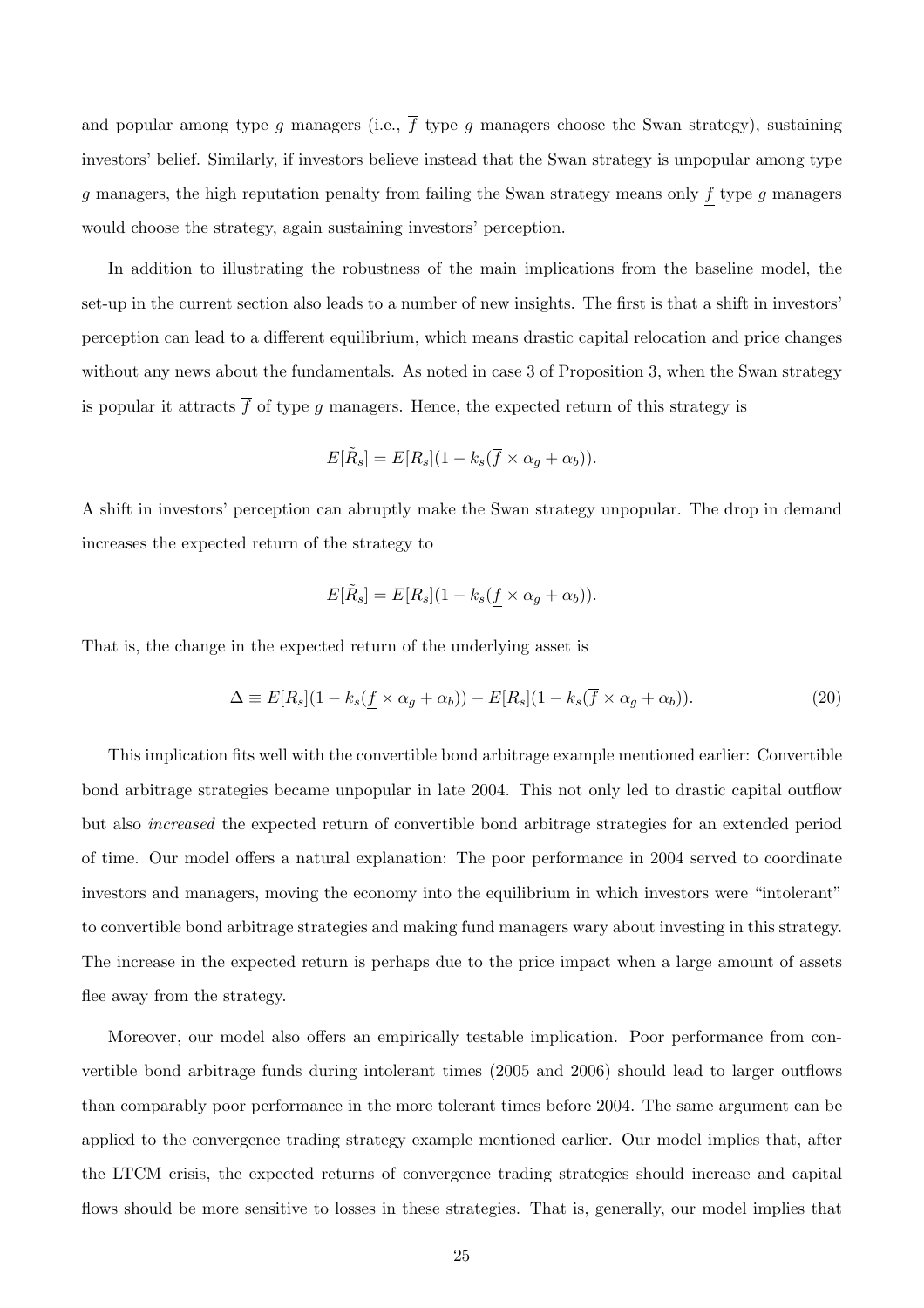after a large amount of capital fleeing away from a strategy, the expected return of this strategy tends to become higher for an extended period of time. Meanwhile, poor performance in this strategy tends to generate larger-than-usual capital outflows.

The second insight concerns the impact of liquidity on the price jump induced by the switch in equilibrium. The price of the underlying asset for the Swan strategy changes when the strategy becomes unpopular. The magnitude of the price jump, approximately measured by  $\Delta$ , depends on not only the liquidity in the market from which the capital is fleeing, but also the liquidity in the market where the capital is flying to, as summarized in the following corollary.

#### Corollary 1 When  $\overline{f}$ ,  $f \in (0,1)$ ,  $\frac{\partial \Delta}{\partial h}$  $\frac{\partial \Delta}{\partial k_n} < 0$  and  $\frac{\partial \Delta}{\partial k_s} > 0$ .

This corollary states that when the Swan strategy becomes unpopular and managers flee the strategy, the impact on the expected return of the underlying asset increases with its illiquidity. This is intuitive: When managers try to sell the Swan asset, the price impact will be larger if the market is less liquid. Moreover, the corollary also shows that the price impact is larger if the liquidity of the Nickel strategy is higher. The intuition is the following. Suppose the underlying asset for the Nickel strategy is illiquid. When managers enter the Nickel strategy, they move the price of the underlying asset against them significantly. This discourages other managers from fleeing the Swan strategy, mitigating the impact on the price of the Swan strategy's underlying asset. If the Nickel strategy is very liquid, however, it will have the capacity to absorb more managers from the Swan strategy, leading to a larger price impact on the underlying asset of the Swan strategy. These results suggest that the existence of liquid assets can amplify the impact of "flight to liquidity", leading to larger capital relocation and bigger price impacts.

The final insight is that the earlier analysis of the role of investors' perception  $I<sub>S</sub>$  can be generalized. In the baseline model,  $I_S$  can only take the extreme values 0 and 1, making the earlier analysis susceptible to concerns that it might be driven by the specialty of the extreme cases. The model in the current section directly addresses this concern by showing that the intuition in Section 3 also holds when investors' perceptions are not extreme.

# 5 Conclusions

We have analyzed an equilibrium model of reputation concerns. Despite the simple structure, it leads to a rich set of implications. It offers a reason why Nickel strategies are popular among fund managers; why capital sometimes appears to move slowly to profitable strategies; why some strategies can quickly become popular while others swiftly go out of fashion, leading to drastic capital relocation and price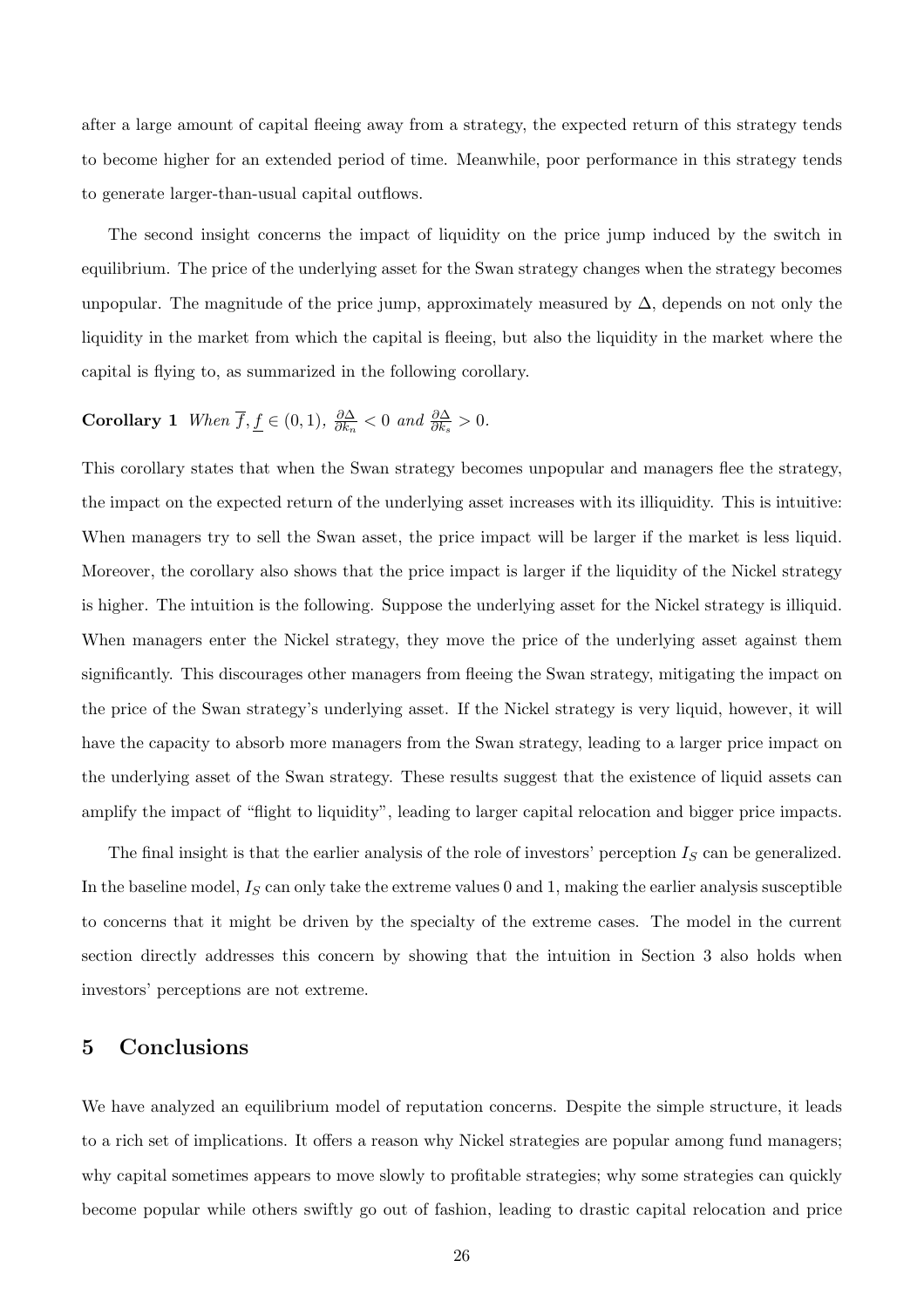changes without news on the fundamentals.

One novel insight from our model is the fragile nature of the equilibrium with reputation concerns. The interaction between managers' reputation concerns and investors' perceptions may lead to multiple self-fulfilling equilibria. As an initial step to understanding the impact of this mechanism, we build a simplest possible model to capture it. This leaves many important questions unanswered: How is one equilibrium chosen over the other? How do investors form and change their perceptions? How does this mechanism affect the aggregate real economy? We leave these questions to future research.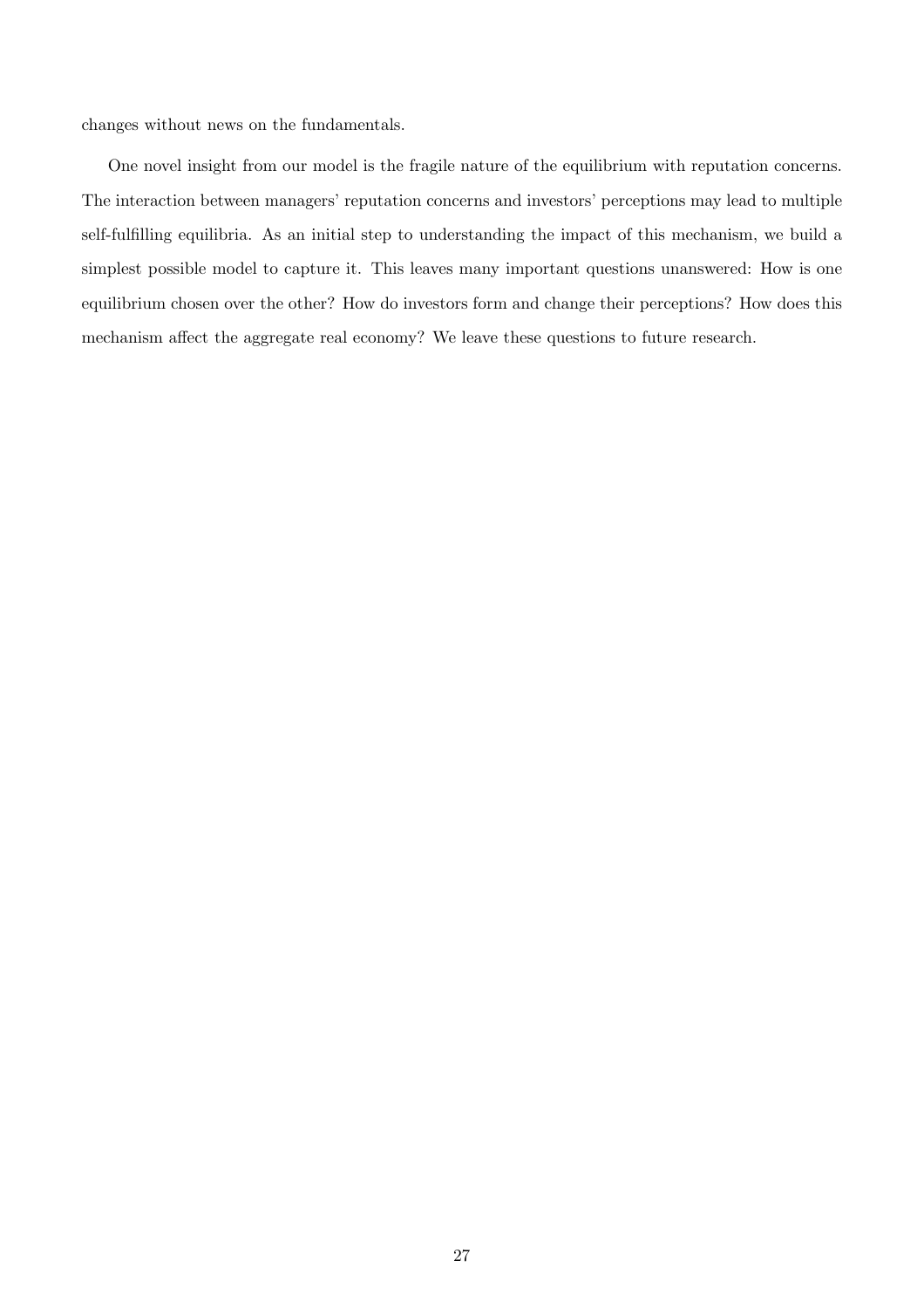# Appendix

### Proof of Lemmas 1–2

Lemma 1 directly follows from equations  $(5)-(6)$ . Lemma 2 can be proved by contradiction: Suppose  $0 < I<sub>S</sub> < 1$ . Under assumption (4), type g managers would either all prefer one strategy or the other since managers are ex ante identical. This does not support any perception that  $I<sub>S</sub>$  is between 0 and 1.

#### Proof of Proposition 1

Case 1: Recall that we normalized  $\phi W = 1$ . If  $r_s^+ < r$ , it is clear from (3) that the Swan strategy return is so low that all type g managers prefer the Nickel strategy even if they are assured they will not be fired if they fail the Swan strategy. This leads to the equilibrium of  $I_S = 0$  and  $a = N$ .

Case 2: Similarly, if  $r_s^+ > \overline{r}$ , (3) implies that all type g managers prefer the Swan strategy regardless of whether they will be fired when they fail the Swan strategy, leading to the equilibrium with  $I<sub>S</sub> = 1$ and  $a = S$ :

Case 3: We now have  $r < r_s^+ < \bar{r}$  and  $\rho_0 < \rho^*$ . Suppose  $I_s = 1$ . It is easy to verify that  $\rho_0 < \rho^*$ implies that  $\rho_1 < \rho$ , i.e., a manager will be fired if he fails the Swan strategy. Therefore, (3) implies that all type g managers prefer the Nickel strategy and  $I_S = 1$  cannot be supported in equilibrium. If  $I_S = 0$ , however, all type g managers prefer the Nickel strategy, supporting the equilibrium with  $I_S = 0$ and  $a = N$ .

Case 4: We now have  $r < r_s^+ < \bar{r}$  and  $\rho_0 \ge \rho^*$ . Suppose  $I_s = 1$ . It is easy to verify that  $\rho_0 \ge \rho^*$ implies that  $\rho_1 \ge \rho$ , i.e., a manager will not be fired if he fails the Swan strategy. Therefore, (3) implies that all type g managers prefer the Swan, supporting the equilibrium with  $I_S = 1$  and  $a = S$ . If  $I_S = 0$ , however, all type g managers prefer the Nickel strategy, supporting the equilibrium with  $I<sub>S</sub> = 0$  and  $a = N$ .

The obvious choice for off-equilibrium beliefs is that in the equilibrium with  $I<sub>S</sub> = 1$  (Cases 2 and 4), if a manager chooses the Nickel strategy and succeed, he must be of type  $g$ . There is no need to specify the belief for the failure in the Nickel Strategy due to our simplifying assumption that a manager is fired when he fails the Nickel strategy.

Corollary 2 Suppose a hedge fund manager is compensated by a fraction of the profit but does not share the loss, i.e., the manager's objective function is  $\max_{a \in (N,S)} E[\phi W \max(r, 0) + \Pr(\text{kept}) \times V].$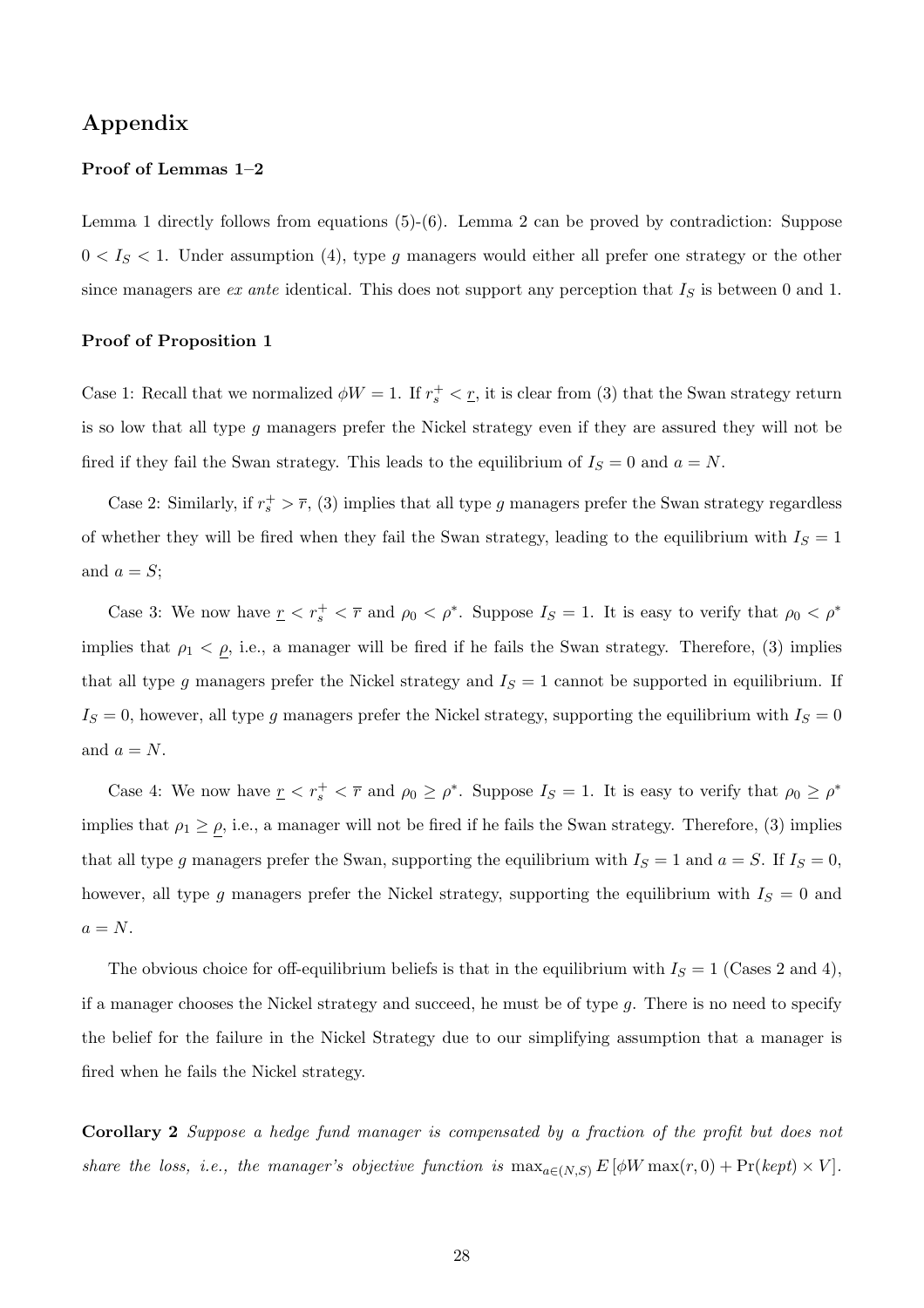The equilibrium is the same as that in Proposition 1, with equations  $(8)$  and  $(7)$  being replaced by

$$
\overline{r} = \frac{p_n r_n^+ + (p_n - p_s)V}{p_s},
$$
  

$$
\underline{r} = \frac{p_n r_n^+ + (p_n - 1)V}{p_s}.
$$

Proof. If the manager has a convex compensation contract so that he suffers no loss after a failure in a strategy, then his compensation is identical to the case where his compensation contract is linear and  $r_s^-$  and  $r_n^-$  both equal zero. Substituting zero for these terms gives the equations above.

### Proof of Proposition 2

If type b managers choose a different strategy from type q managers, then type b managers will be fired regardless of success or failure. From assumption 10, type b managers have identical expected returns from either strategy and therefore maximize their objective function by mimicking type g managers. It is then sufficient to calculate the optimal strategy of the type q managers only. The proofs of Cases  $1-4$ parallel those of Proposition 1. The off-equilibrium belief is that, for cases 1–4, if a manager chooses an off-equilibrium, his  $\rho_1 \geq \rho$  if he succeeds and  $\rho_1 < \rho$  if he fails. It is easy to verify that this off-equilibrium belief satisfies the intuitive criterion of Cho and Kreps (1987).

### Proof of Lemma 3

Following the Bayes rule,  $\rho_1 = \frac{(1-p_s)I_S\rho_0}{(1-p_s)I_S\rho_0 + (1-p_s)I_S\rho_0}$  $\frac{(1-p_s)I_S\rho_0}{(1-p_s)I_S\rho_0+(1-\rho_0)}$ . Solving for  $I_S$  gives that  $\rho_1 \geq \rho$  iff  $I_S \geq I_S^*$ .

## Proof of Lemma 4

Suppose managers expect that they will not be fired upon a failure in the Swan strategy and a fraction  $f_s$  of type g managers choose the Swan strategy. If  $c < f_s < 1$ , then it implies (19), from which we can solve for  $f_s$ . Moreover, if the  $f_s$  implied by (19) is greater than or equal to 1, it implies  $f_s = 1$ . That is, even if all type g managers choose the Swan strategy and reduce the profitability of the strategy to the minimum, the Swan strategy is still more appealing than the Nickel strategy. Similarly,  $f_s = 0$  if the solution of (19) is less than or equal to 0. Hence, we obtain (16). Based on a similar argument, we can obtain (15).

#### Proof of Proposition 3

From Lemma 4, a fraction  $f$  of type  $g$  managers choose the Swan strategy if they expect to be fired after  $r_s^-$ ; a fraction  $\overline{f}$  choose Swan otherwise. Hence, in equilibrium, either  $I_s = f^*$  or  $I_s = \overline{f}$ . Note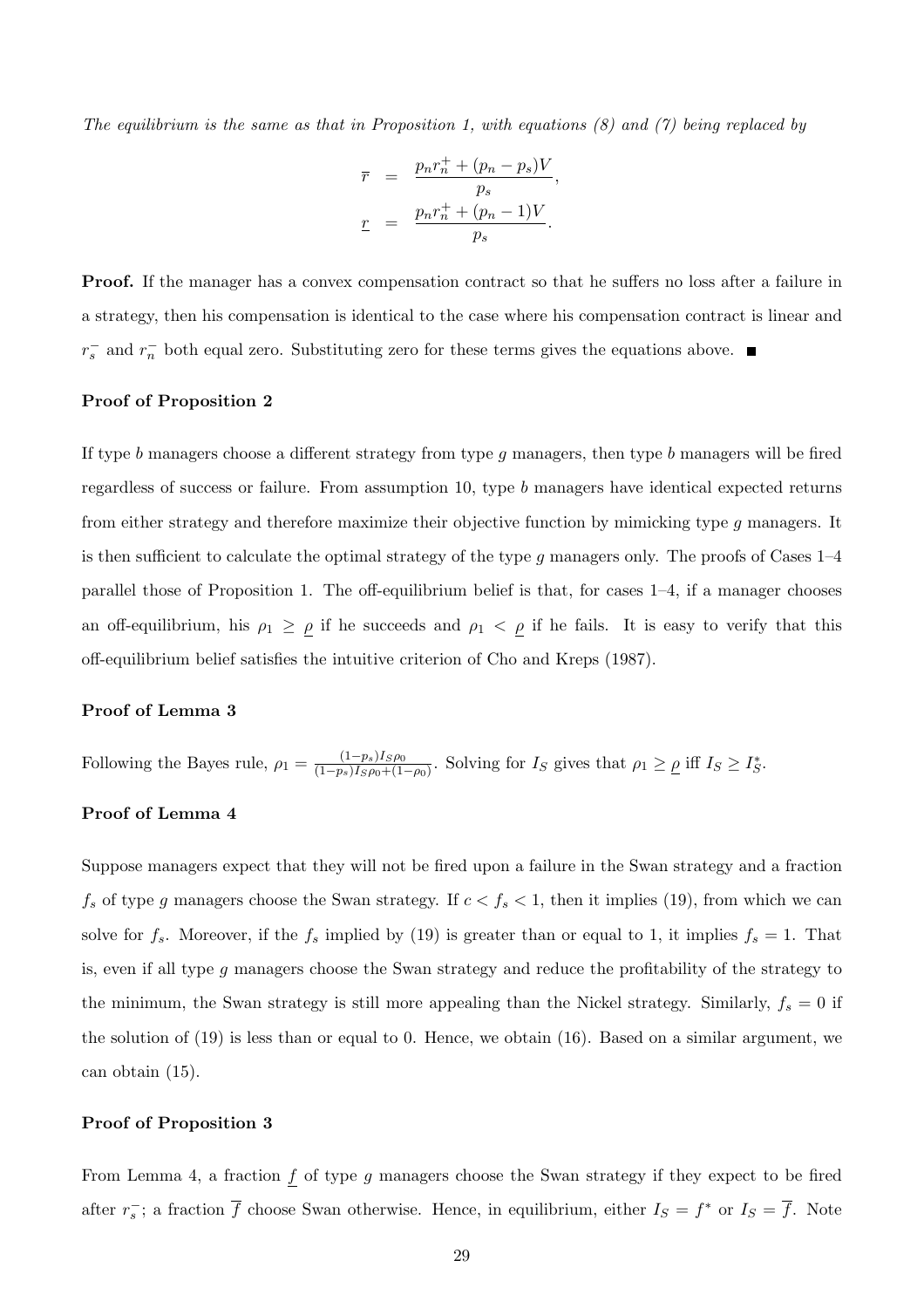that  $f^* \leq \overline{f}$ .

If  $\overline{f} < I_{S}^{*}$ , then we have  $I_{S} < I_{S}^{*}$  and, from Lemma 4, a fraction  $\underline{f}$  of type g managers choose the Swan strategy. This leads to the results in Case 1. Similarly,  $I_S^* \leq \underline{f}$  implies  $I_S \geq I_S^*$ . From Lemma 4, a fraction  $\underline{f} *$  of type g managers choose the Swan strategy, leading to the results in Case 2. If  $\underline{f} \leq I_S^* < \overline{f}$ , both  $I_S = f^*$  and  $I_S = \overline{f}$  can be supported in equilibrium leading to the results in Case 3.

## Proof of Corollary 1

Substituting (15) and (16) into (20), under the  $\overline{f}, \underline{f} \in (0,1)$ , we obtain  $\Delta = \frac{E[R_s] V k_s (1-p_s)}{E[R_n] k_n + E[R_s] k_s}$ . Taking partial derivatives of  $\Delta$  with respect to  $k_s$  and  $k_n$ , we obtain the result in Corollary 1.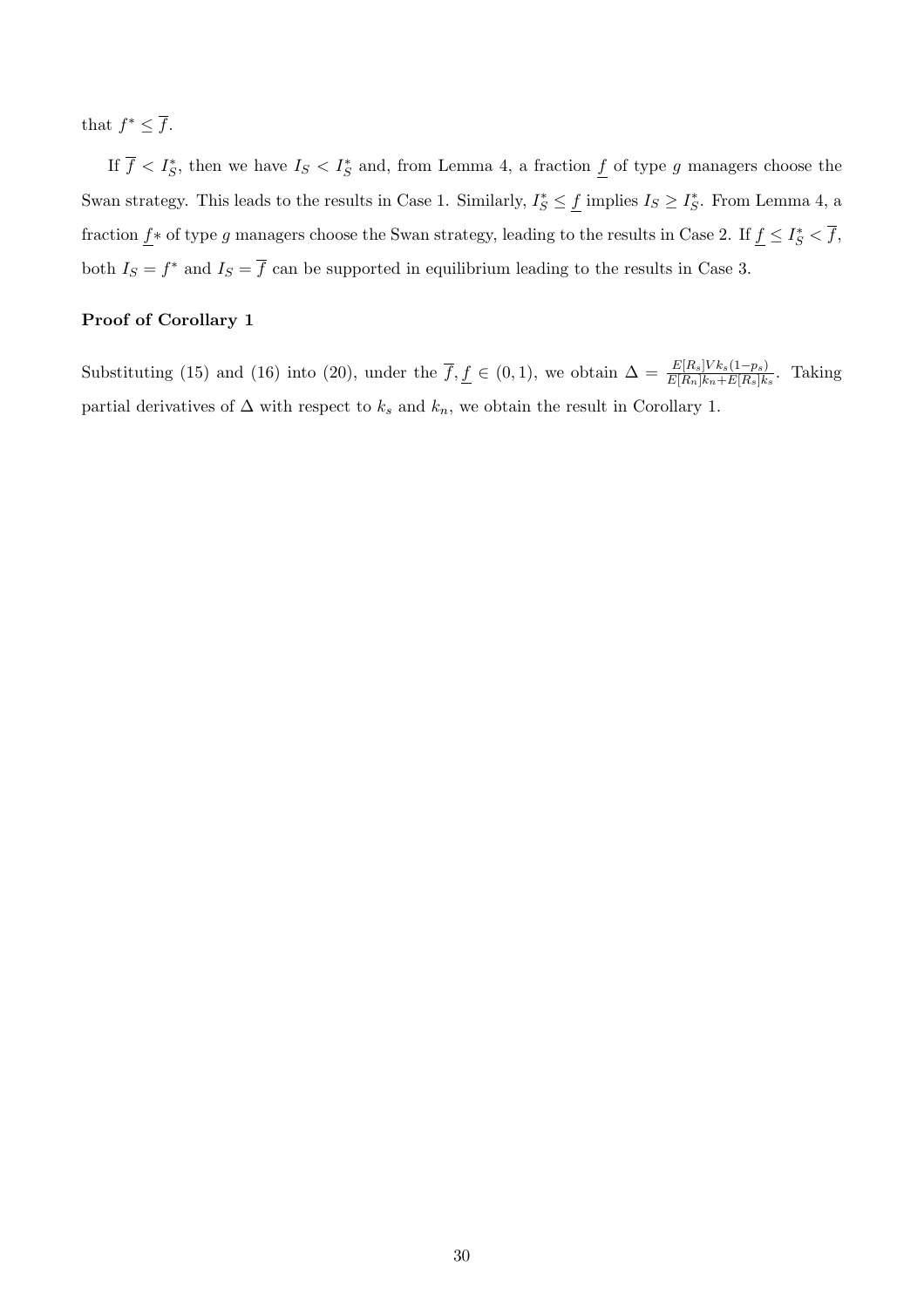# References

- Abreu, Dilip and Markus K. Brunnermeier, 2002, Synchronization Risk and Delayed Arbitrage, Journal of Financial Economics, 66, 341-360
- Aghion, Philippe and Jeremy Stein, 2008, Growth versus Margins: Destabilizing Consequences of Giving the Stock Market What It Wants, Journal of Finance, 63, 1025–1058.
- Allen, Franklin and Douglas Gale, 2007, Understanding Financial Crises, Oxford University Press.
- Allen, Franklin and Gary Gorton, 1993, Churning Bubbles, Review of Economic Studies, 60, 813–836.
- Basak, Suleyman and Dmitry Makarov, 2008, Strategic Asset Allocation with Relative Performance Concerns, working paper.
- Basak, Suleyman, Anna Pavlova and Alex Shapiro, 2007, Optimal Asset Allocation and Risk Shifting in Money Management, Review of Financial Studies, 20, 1583–1621.
- Basak, Suleyman, Alex Shapiro, and Lucia Tepla, 2006, Risk Management with Benchmarking, Management Science, 54, 542–557.
- Berk, Jonathan and Richard Green, 2004, Mutual Fund Flows and Performance in Rational Markets, Journal of Political Economy, 112, 1269–1295.
- Bikhchandani, Sushil, David Hirshleifer, and Ivo Welch, 1998, Learning from the Behavior of Others: Conformity, Fads, and Information Cascades, Journal of Economic Perspectives, 12, 151–170.
- Brown, Stephen, Goetzmann, William and James Park, 2001, Careers and Survival: Competition and Risks in the Hedge Fund and CTA Industry, Journal of Finance 56, 1869-1886.
- Brunnermeier, Markus and Stefan Nagel, 2004, Hedge Funds and the Technology Bubble, Journal of Finance, 59, 2013–2040.
- Brunnermeier, Markus, Stefan Nagel and Lasse Pedersen, 2008, Carry Trades and Currency Crashes, NBER Macroeconomics Annual, forthcoming.
- Carpenter, Jennifer, 2000, Does Option Compensation Increase Managerial Risk Appetite?, Journal of Finance, 55, 2311–2331.
- Cho, In-Koo and David Kreps, 1987, Signaling Games and Stable Equilibria, Quarterly Journal of Economics, 52, 179–221.
- Cuoco, Domenico and Ron Kaniel, 2001, Equilibrium Prices in the Presence of Delegated Portfolio Management, working paper.
- Dasgupta, Amil and Andrea Prat, 2006, Financial Equilibrium with Career Concerns, Theoretical Economics, 1, 67-93.
- Dasgupta, Amil and Andrea Prat, 2007, Information Aggregation in Financial Markets with Career Concerns, Journal of Economic Theory, forthcoming.
- Dasgupta, Amil, Andrea Prat and Michela Verardo, 2007, The Price Impact of Institutional Herding, working paper.
- Diamond, Douglas and Phillip Dybvig, 1983, Bank Runs, Deposit Insurance, and Liquidity, Journal of Political Economy, 91, 401–419.
- Dow, James and Gary Gorton, 1994, Arbitrage Chains, The Journal of Finance, 49, 819–849.